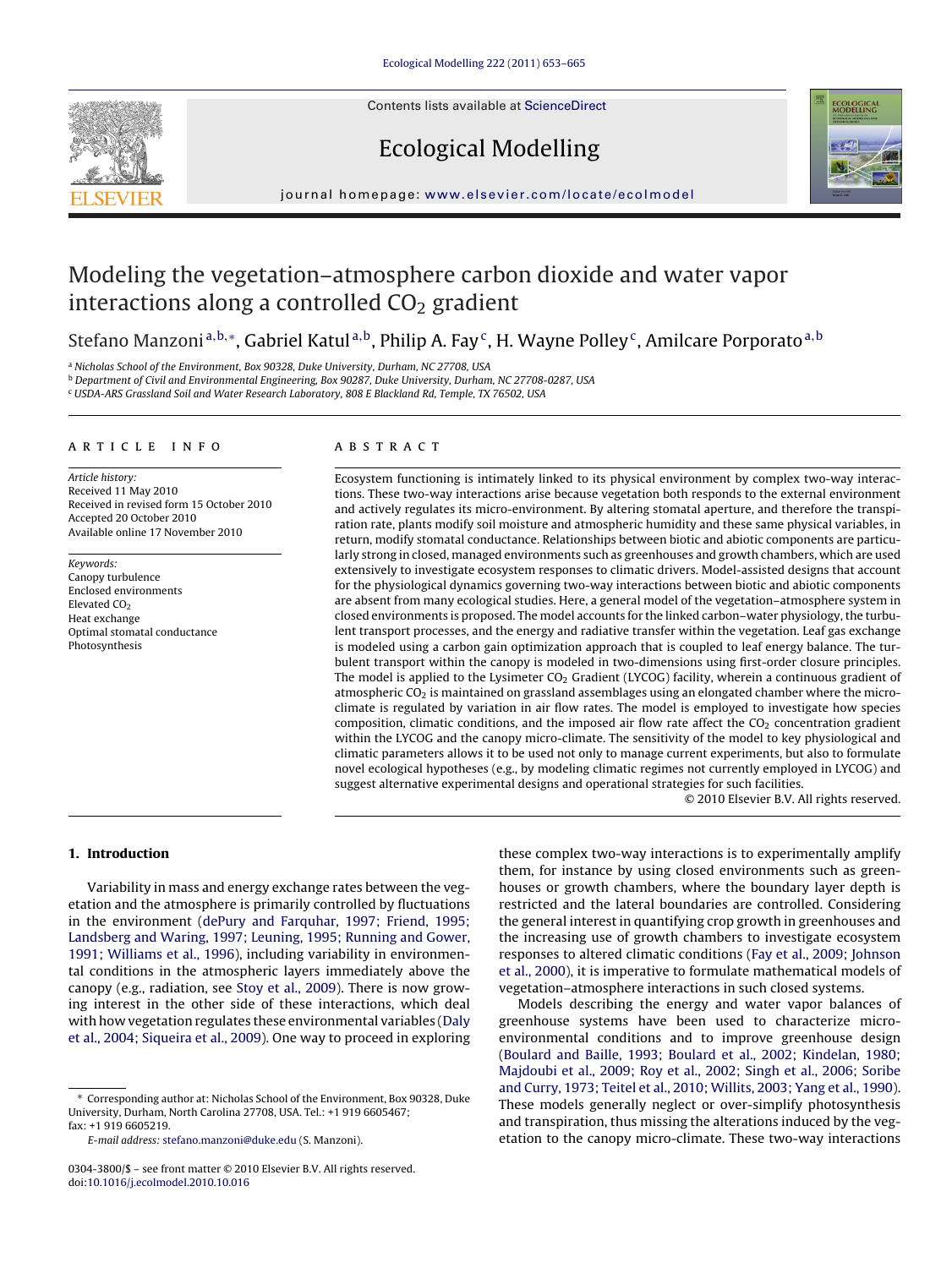<span id="page-1-0"></span>are critical to plant feedbacks to the atmosphere, and thus these models are not directly applicable to growth chambers designed to assess the effects of climatic changes on vegetation. On the other hand, canopy models are now available that incorporate physiological, radiative, and turbulent transport descriptions of vegetation–atmosphere interactions in open systems ([Baldocchi](#page-11-0) [and Meyers, 1998; Daly et al., 2004; Juang et al., 2008; Lai et al.,](#page-11-0) [2002; Siqueira et al., 2006; Tuzet et al., 2003\).](#page-11-0) These models may be adapted to resolve both vegetation and atmosphere contributions to coupled energy and mass fluxes in closed systems, allowing integration at seasonal to annual time scales on which ecological processes operate.

Here, a general soil–vegetation–atmosphere model applicable under both natural conditions and in closed environments is proposed. The major advances in this model formulation are: (i) generalization of an existing stomatal optimization scheme to account for the effects of leaf boundary layer and energy balance, and the implementation of this scheme in a multi-layer canopy model; (ii) inclusion of atmospheric scalar advective components to describe vegetation–atmosphere interactions in closed systems with ventilation. The model is then used to quantify water and carbon dioxide fluxes in grassland vegetation grown along a continuous gradient in atmospheric  $CO<sub>2</sub>$  concentration. The gradient was created by introducing  $CO<sub>2</sub>$  enriched air into a linear sequence of chamber compartments, where photosynthesis progressively depleted the air of  $CO<sub>2</sub>$  during advection through the chambers ([Fay et al., 2009; Johnson et al., 2000\).](#page-11-0) The shape of the  $CO<sub>2</sub>$  concentration gradient is controlled by a combination of biological components, primarily species composition and photosynthetic capacity, and physical components, chiefly the transit time of air through the chambers and the degree of atmospheric mixing. The proposed model is employed to assess the sensitivity of the system to both components, thus providing a mechanistic link between management options (e.g., controlling air flow rate within the chamber system) for regulating the desired  $CO<sub>2</sub>$  gradient. This model allows for a complete characterization of vegetation–atmosphere coupling under  $CO<sub>2</sub>$  concentrations spanning pre-industrial to mid-21st century conditions.

# **2. Methods**

# 2.1. Theory

The model couples soil–vegetation–atmosphere dynamics (Fig. 1) at a temporal scale commensurate with averaging times of meteorological variables (∼30 min). These time scales are sufficiently long to average over turbulent time scales (∼10 s) but short enough to resolve diurnal variations in the meteorological drivers. The soil compartment is assumed to be lumped in space, whereas the vegetation and atmospheric compartments are resolved in the vertical dimension (∼0.1 m). In the following, the model components are briefly described. Symbols used in the atmosphere, canopy, leaf-level, and soil-to-leaf conductance calculations are listed and explained in appendix [Tables A1–A4, r](#page-10-0)espectively.

#### 2.1.1. Momentum and scalar mass balances

Mean air velocity U and scalar transport within and above the canopy are modeled using a modified version of the CANVEG approach ([Baldocchi and Meyers, 1998; Lai et al., 2002; Siqueira](#page-11-0) [et al., 2006\).](#page-11-0) For the discussion here, we align the coordinate system with  $x$  being the longitudinal and  $z$  the vertical directions, respectively, with the longitudinal being the mean wind direction (Fig. 1). In the absence of subsidence, the mean velocity  $U$  is computed by solving the momentum balance equation in a stationary



**Fig. 1.** Schematic representation of the coupled vegetation–atmosphere model. Leaf-level gas and heat exchange fluxes (Sections [2.1.4 and 2.1.5\) a](#page-2-0)re up-scaled to the canopy level by coupling sources for scalar *J* at a given position  $(S_j)$  to atmospheric turbulent transport equations (solid arrows:  $CO<sub>2</sub>$  fluxes; dotted arrows: water fluxes; dashed arrows: heat fluxes; see Section 2.1.1). Canopy-scale calculations are further up-scaled to the whole chamber level by accounting for advective transport. To describe the LYCOG facility, several compartments in series and linked by plenums containing air coolers are considered (Section [2.3\).](#page-4-0)

planar homogeneous system at high Reynolds number,

$$
\frac{\partial F_M}{\partial z} = C_d L_{AD} U^2,\tag{1}
$$

where  $F_M$  is the vertical flux of momentum,  $L_{AD}$  is the (measured) leaf area density and the drag coefficient  $C_d$  = 0.3, a typical value for dense canopies [\(Boulard et al., 2002; Katul et al., 2004; Poggi et al.,](#page-11-0) [2004\).](#page-11-0) Even for stationary conditions and in the absence of subsidence, the complete mean momentum budget would require the retention of the mean pressure gradient, the longitudinal advective term, and the longitudinal gradient of the horizontal velocity variance produced by turbulence. However, we assume here that the flow field attains its one-dimensional status far more rapidly than the scalar field so that for our purposes, we can neglect this rapid longitudinal adjustment of the flow as it enters the chamber compartments. The fact that the mean momentum budget adjusts over much shorter distances when compared to the mean scalar budgets as the flow encounters a step change in boundary conditions has been studied extensively [\(Hsieh and Katul, 2009; Rao et al., 1974\).](#page-11-0) For a stationary and a high Peclet number flow, the atmospheric mean mass balances for a generic scalar J such as water vapor concentration,  $CO<sub>2</sub>$  concentration, or air temperature (see [Table A1](#page-10-0) for details) can be written as

$$
U\frac{\partial J}{\partial x} + \frac{\partial F_j}{\partial z} = S_J,
$$
\n(2)

where advection of the scalar *J* by the mean longitudinal flow, and the variation of the mean turbulent vertical fluxes  $F_I$ , are balanced by the emission (or uptake) rate,  $S_I$ . Here, the horizontal gradients of the longitudinal turbulent fluxes are neglected though they can be readily accommodated if they are significant. Sources and sinks of  $CO<sub>2</sub>$ , water vapor, and sensible heat within the canopy are calculated by multiplying the local leaf area density by the leaf-level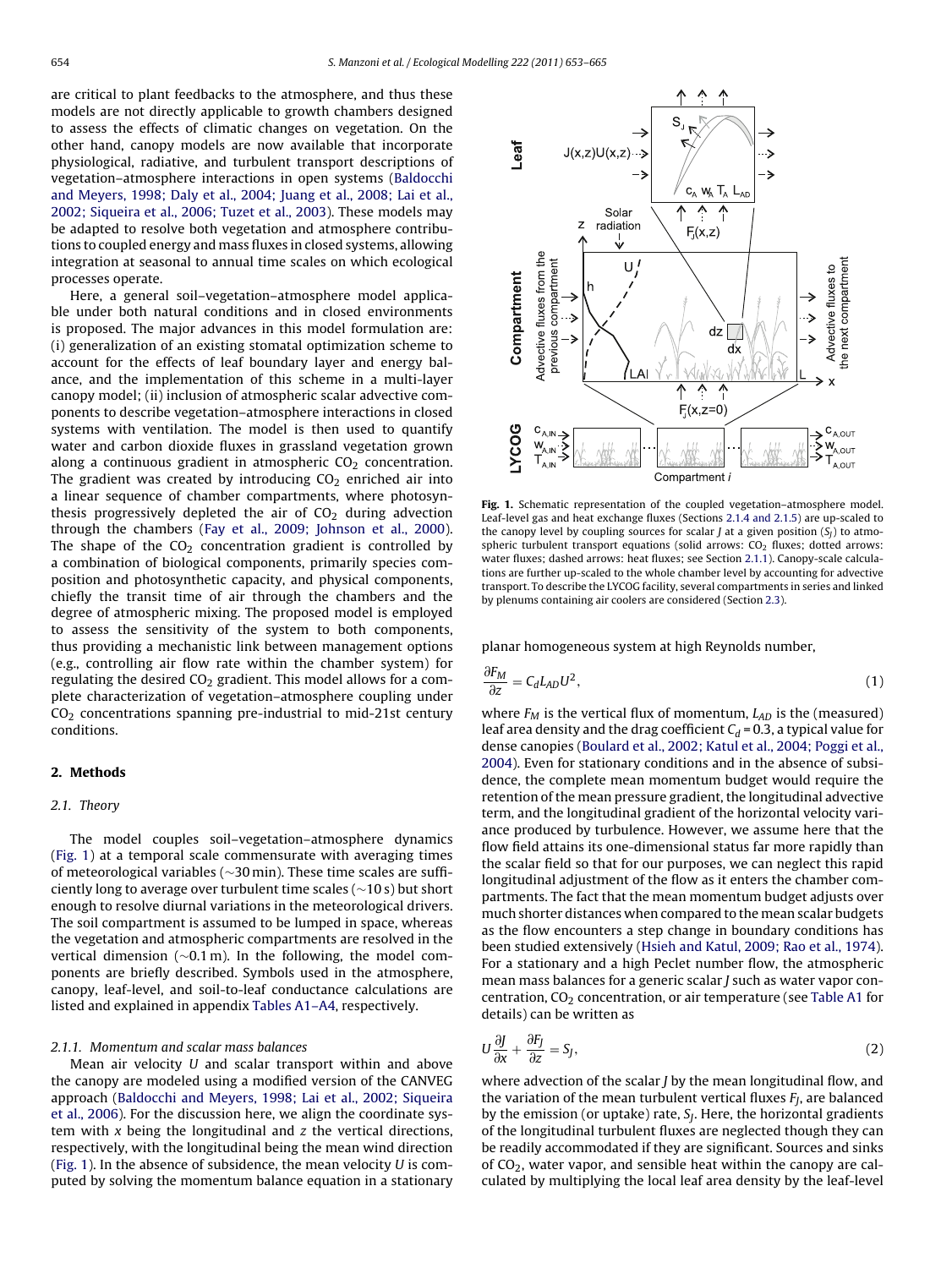<span id="page-2-0"></span>assimilation rate, transpiration rate, and sensible heat sources or sinks (described in Sections 2.1.4 and 2.1.5; see [Fig. 1\).](#page-1-0)

The mean vertical momentum (subscript  $M$ ) and scalar fluxes (subscript J) are computed through a first-order turbulent closure scheme (assuming that the turbulent Schmidt number for scalar J is unity),

$$
F_M = -k_t \frac{\partial U}{\partial z}, F_J = -k_t \frac{\partial J}{\partial z}.
$$
\n(3)

The turbulent diffusivity  $k_t$  is described as

$$
k_t = \ell^2 \left| \frac{\partial U}{\partial z} \right|,\tag{4}
$$

where the mixing length  $\ell$  is given by [\(Katul et al., 2004; Poggi et al.,](#page-12-0) [2009\)](#page-12-0)

$$
\ell = \kappa h \left( 1 - \frac{d}{h} \right),\tag{5}
$$

where the d is the centroid height of the drag force. This simplified modeling approach is consistent with the overall level of detail of the model and is supported by previous successful use in both open and closed environments [\(Katul et al., 2004; Poggi et al., 2009, 2004;](#page-12-0) [Yang et al., 1990\).](#page-12-0) In general, first-order closure principles are applicable when the production term is balanced by the dissipation term in the scalar flux budget with minimal contributions from the gradients in the turbulent flux transport terms. As explained in Appendix B, this condition is generally satisfied in the LYCOG canopy. For application of the model to closed chambers with smooth cover, the typical linear increase in mixing length for  $z > d$  [\(Katul et al., 2004\)](#page-12-0) was not considered (Eq. (5)) due to the presence of the physical boundary imposed by the cover just above the canopy top.

#### 2.1.2. Boundary conditions

Air velocity at the top of the domain was set to conserve air mass for a given flow rate, while  $U(0) = 0.01 \text{ m s}^{-1}$  was set at the bottom to ensure that the air flow remains fully turbulent and the exchange rates between the ground and the air near the ground can be modeled via  $k_t$  without any molecular diffusion contributions. Alternative (though no less arbitrary) formulations may approximate the ground as a pure boundary layer and employ the log-law formulation assuming a ground momentum roughness length. Zero-flux top boundary conditions were imposed for water vapor and  $CO<sub>2</sub>$ , because the physical barrier imposed by the chamber cover blocks such exchanges. Skin temperature at the chamber cover was assumed equal to the outside temperature (i.e., we assume that the chamber cover is sufficiently thin and highly transmissive), and well-coupled with outside and inside air due to the presence of sustained wind. We also imposed a flux boundary condition at the soil surface for all three scalars. We assumed that soil evaporation is negligible with respect to transpiration (e.g., [Boulard and Baille, 1993; Teitel et al., 2010\),](#page-11-0) while we used an empirical temperature-dependent soil respiration function (based on observations) as boundary condition for  $CO<sub>2</sub>$ .

We set the sensible heat flux from the ground  $H_G$  as a boundary condition for the energy conservation equation. The ground surface temperature needed to define  $H_G$  was computed from a simplified steady-state model of the ground surface energy balance [\(Kindelan, 1980; Singh et al., 2006\)](#page-12-0) that considers absorbed shortwave radiation [\(Campbell and Norman, 1998](#page-11-0) and Section 2.1.3 below), sensible heat flux to the atmosphere, and thermal losses to the deeper soil layers. For simplicity, we also assume that the ground surface (predominantly consisting of leaf litter) have the same spectral properties of the leaves in the canopy and the boundary layer conductance of the ground surface is approximated as a leaf boundary layer conductance with characteristic length scale of 0.0075 m. The mean soil thermal conductivity is modeled after [Campbell and Norman \(1998\), a](#page-11-0)nd the soil temperature at a depth of  $Z_r/2$  was set to 25 °C.

#### 2.1.3. Canopy radiation balance

Photosynthesis and leaf energy balance are controlled by incoming shortwave radiation at each level in the canopy, which is described by a simplified radiation attenuation model (see details in [Goudriaan and van Laar, 1994; Leuning et al., 1995; Spitters,](#page-11-0) [1986\).](#page-11-0) We accounted for near infrared and visible bands separately, while we neglected the longwave radiation balance in this closed system where emissivity and temperature differences between radiating surfaces are relatively small. Total incoming solar radiation was partitioned between visible (a fraction  $f_V$  = 0.45) and near infrared components (a fraction  $f_{NIR}$  = 0.55). Absorbed shortwave radiation in the canopy (per unit leaf area) was described by different exponential attenuation profiles, depending on the waveband (indicated by subscript *i*: near infrared,  $i$  = NIR; visible,  $i$  = V), following [Goudriaan and van Laar \(1994\),](#page-11-0)

$$
Q_i = Q_i^{\downarrow} (1 - \rho_i) \sqrt{1 - \sigma_i} k \exp\left(-\sqrt{1 - \sigma_i} k \xi\right), \qquad (6)
$$

where  $Q_i^{\downarrow}$  is the incoming radiation at the top of the canopy,  $\xi$  the cumulative leaf area index profile,  $\sigma_i$  the scattering coefficients, k the extinction coefficient, and  $\rho_i$  the canopy reflection coefficients (see details in [Table A2\),](#page-10-0)

$$
\rho_i = \frac{2k}{k + k_D} \frac{1 - \sqrt{1 - \sigma_i}}{1 + \sqrt{1 - \sigma_i}}.\tag{7}
$$

The total net absorbed radiation at each level in the canopy was found as the sum of all spectral components,  $Q_n = Q_V + Q_{NIR}$ .

#### 2.1.4. Leaf gas exchange

Transpiration and net assimilation fluxes across the stomata were described by Fickian diffusion,

$$
E = g_{LA,W} \left( w_{sat} \left( T_L \right) - w_A \right), \tag{8}
$$

$$
A = g_{LA,C}(c_A - c_I), \qquad (9)
$$

where  $w_{\text{sat}}(T_L)$  and  $w_A$  are water vapor concentrations at saturation (at leaf temperature) and in the bulk atmosphere,  $c_A$  and  $c_I$  are the atmospheric and internal  $CO<sub>2</sub>$  concentrations, and  $g<sub>LA,W</sub>$  and  $g_{\text{LAC}}$  are the leaf-atmosphere conductances, computed from the series of stomatal and boundary layer conductances to water vapor and CO<sub>2</sub>, respectively, i.e.,  $g_{LAj} = g_{S,j}g_{B,j}/(g_{S,j} + g_{B,j})$ . The leaf boundary layer conductance was calculated as a function of wind speed and leaf characteristic width  $d_L$  ([Campbell and Norman, 1998\).](#page-11-0) The coefficients to convert conductances for water vapor to conductances for CO<sub>2</sub> or heat are reported in [Table A3](#page-10-0) (see details in [Bonan, 2008;](#page-11-0) [Campbell and Norman, 1998\).](#page-11-0)

The  $CO<sub>2</sub>$  demand set by the leaf photosynthetic capacity can be expressed as a multiplicative function of light limitation and  $CO<sub>2</sub>$ limitation terms [\(Berninger and Hari, 1993; Hari et al., 1986\).](#page-11-0) The  $CO<sub>2</sub>$  limitation term is here obtained by linearizing the Rubiscolimited photosynthesis kinetics from the Farquhar model [\(Farquhar](#page-11-0) [et al., 1980\).](#page-11-0) The linearization was carried out assuming that in the denominator internal  $CO<sub>2</sub>$  concentration is approximated as  $c_I \approx R_C c_A$  where  $R_C$  is the long-term average  $c_I/c_A$  ([Katul et al., 2009\).](#page-12-0) As a result, A is expressed as,

$$
A = \frac{a_1 Q_P}{Q_P + \gamma} \frac{\eta c_I - \Gamma}{\eta R_C c_A + a_2} - R_d,
$$
\n(10)

where  $\Gamma$  is the CO<sub>2</sub> compensation point,  $R_d = 0.01a_1$  is the mitochondrial respiration,  $a_1$ ,  $a_2$ , and  $\gamma$  are kinetic constants that depend on leaf water potential and temperature,  $\eta$  is the efficiency of the  $CO<sub>2</sub>$  pump in C4 species (set to unity in C3 species), and  $Q<sub>P</sub>$  is the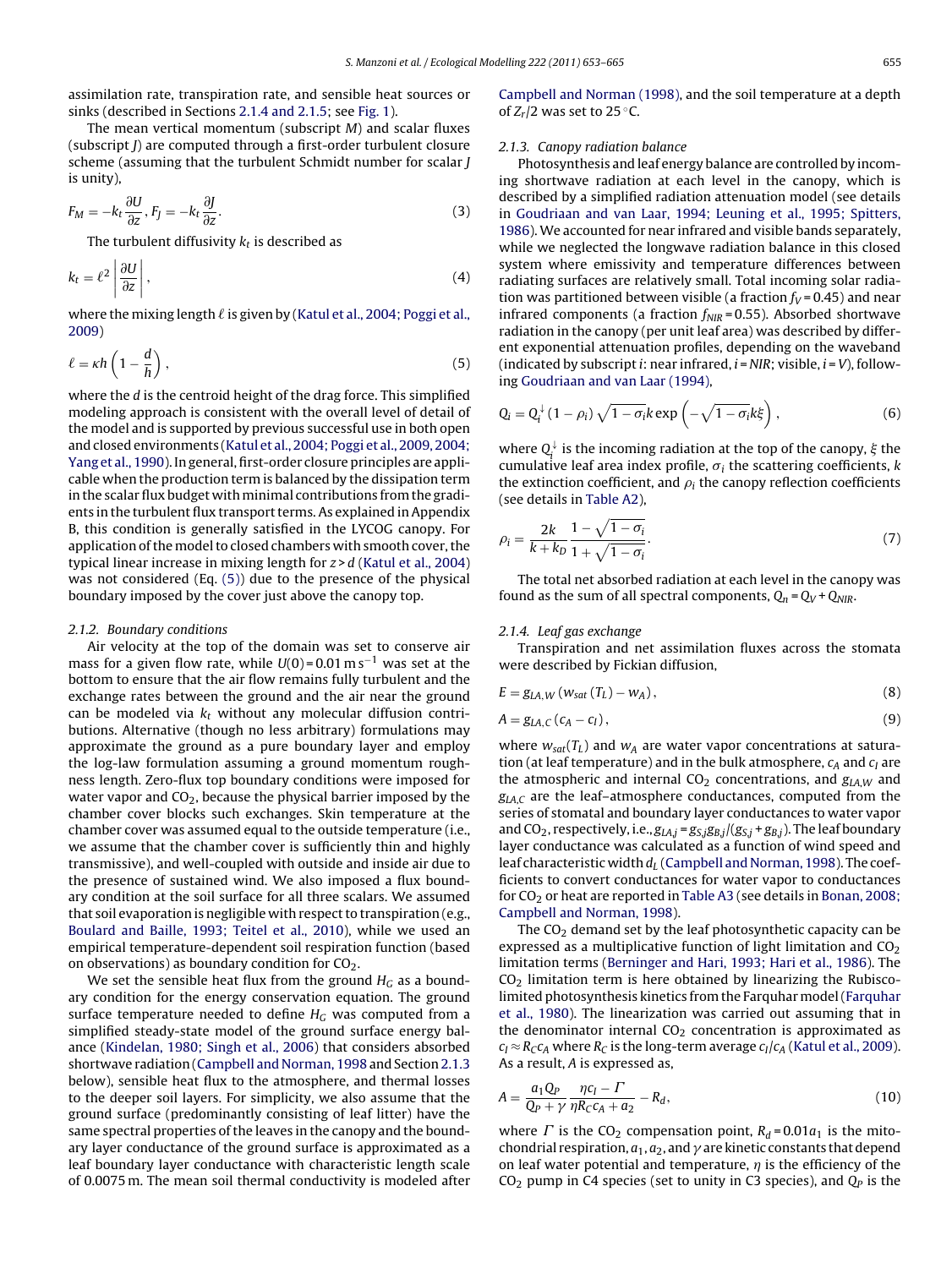<span id="page-3-0"></span>absorbed photosynthetic active radiation (Eq. [\(6\)\).](#page-2-0) The lineariza-tion of Eq. [\(10\)](#page-2-0) is justified by the fact that changes in  $c<sub>I</sub>$  are mainly due to changes in  $c_A$ , allowing the approximation  $c_I \approx R_C c_A$ . Note that the internal  $CO<sub>2</sub>$  concentration can still change in response to altered balance of  $CO<sub>2</sub>$  supply and demand, thus capturing the biochemical couplings between stomatal conductance and photosynthesis. The rate coefficient  $a_1$  represents the carboxylation rate and  $a_2 = K_C(1 + [O_2]/K_O)$  accounts for the balance of carboxylation and oxygenation reactions. The impairment of photosynthetic capacity under water stress (represented by increasingly negative leaf water potentials  $\Psi_L$ ) is accounted for by means of an empirical curve that decreases the maximum rate under well-watered (WW) conditions [\(Vico and Porporato, 2008\),](#page-12-0)

$$
a_1 = a_{1,WW} \exp\left[-\left(\alpha_1 \left|\psi_L\right|\right)^{\alpha_2}\right]. \tag{11}
$$

Specific expressions for the temperature effects on  $a_1_{WW}$ ,  $a_2$ , and  $\varGamma$  are reported by [Leuning \(1995\).](#page-12-0) Eqs. [\(8\)–\(10\)](#page-2-0) allow computing three of the four unknowns (i.e.,  $CO<sub>2</sub>$  and water vapor fluxes, internal  $CO<sub>2</sub>$  concentration, and stomatal conductance). To mathematically close the problem, a further equation must be introduced to define stomatal conductance,  $g_{SC}$ . Because of the complex feedbacks between energy and water fluxes and  $g_{S,C}$ , it is more convenient to first define leaf temperature and water potential, and later present the expression for  $g_{S,C}$  (Section 2.1.7).

#### 2.1.5. Leaf energy balance

The leaf energy balance can be written as [\(Campbell and](#page-11-0) [Norman, 1998\)](#page-11-0)

$$
Q_n = LE + H,\tag{12}
$$

where the absorbed radiation  $(Q_n)$  is balanced by latent (LE) and sensible  $(H)$  heat fluxes (i.e., leaf temperature is assumed in equilibrium at the half-hourly time scale). The latent heat flux is computed from Eq. [\(8\), w](#page-2-0)hile the sensible heat exchange between the leaf and the atmosphere is given by

$$
H = C_p g_{B,H} (T_L - T_A), \qquad (13)
$$

where  $g_{B,H}$  is the leaf boundary layer conductance for sensible heat. A suitable approximation for leaf temperature is obtained by neglecting the longwave contribution and linearizing Eq. (12), ([Campbell and Norman, 1998\),](#page-11-0)

$$
T_L = T_A + \frac{Q_n - Ag_{LA,WD}}{C_p g_{BA,H} + Ag_{LA,WS}}.\tag{14}
$$

In this way, all quantities on the right hand side of Eq. (14) depend on air temperature and stomatal and boundary layer conductances only. As it will be clear in the following, this formulation is useful for an efficient implementation of the stomatal model in the fully coupled vegetation–atmosphere model (Section [2.2\).](#page-4-0)

## 2.1.6. Soil–vegetation–atmosphere continuum

Because water storage within the vegetation-system is ignored (as vegetation in such controlled environments is relatively shortstatured), the transpiration flux (Eq. [\(8\)\)](#page-2-0) must be conserved throughout the soil–vegetation–atmosphere system,

$$
E = g_{SL} \left( \psi_S - \psi_L \right), \tag{15}
$$

where  $\Psi_L$  and  $\Psi_S$  are leaf and soil water potentials, respectively, and  $g_{SL}$  is the soil-to-leaf conductance to water. Eq. (15) can be inverted to compute the leaf water potential,

$$
\psi_L = \psi_S - \frac{E}{g_{SL}}.\tag{16}
$$

Note that  $\Psi_L$  depends on E, which in turn is a function of stomatal conductance and leaf–atmosphere water vapor gradient (Eq. [\(8\)\),](#page-2-0) so that  $\Psi_L = \Psi_L(g_{S,C})$ .

The soil-to-leaf conductance was computed as the series of soil-to-root conductance  $g_{SR}$  (dominant at low soil moisture), and root-to-leaf conductance  $g_{RL}$  (dominant at high soil moisture and assumed constant for simplicity), as  $g_{SL} = g_{SR}g_{RL}/(g_{SR} + g_{RL})$ . The soilto-root conductance is modeled after [Daly et al. \(2004\),](#page-11-0)

$$
g_{SR} = \varphi K_H \left( \psi_S \right) \sqrt{\frac{R_{AI}}{2d_R Z_R w_S^{\nu}}},\tag{17}
$$

where  $K_H$  is the soil hydraulic conductivity,  $R_{AI}$  the root area index,  $d_R$  the root radius,  $Z_R$  the rooting depth,  $w_S^v$  a correction factor to account for root elongation under low soil moisture, and  $\varphi$ =10<sup>9</sup>/(18 × 9.81) a coefficient to convert the conductance units to mol m<sup>-2</sup> s<sup>-1</sup> MPa<sup>-1</sup>.

#### 2.1.7. Optimal stomatal conductance model

Stomatal conductance is modeled using an optimization approach based on the economics of gas exchange. An implicit expression to be solved for  $g_{S,C}$  is derived by maximizing the leaf assimilation rate A, subject to the constraint that leaf  $E > 0$ [\(Berninger and Hari, 1993; Cowan and Farquhar, 1977; Katul et al.,](#page-11-0) [2009\).](#page-11-0) To achieve this, we maximize the leaf C gain function,  $f = A - \lambda E$ , where  $\lambda$  is the marginal water use efficiency (the Lagrange multiplier for the problem), by imposing  $\partial f/\partial g_{S,C} = 0$ , and thus obtain an expression for  $g_{S,C}$ . When the boundary layer resistance is assumed negligible and leaf water potential and temperature can be considered externally imposed parameters (as in the case of well-mixed leaf gas exchange cuvettes), the derivation of an explicit, analytical expression for  $g_{S,C}$  is straightforward [\(Berninger](#page-11-0) [and Hari, 1993; Hari et al., 1986; Katul et al., 2010; Manzoni et al.,](#page-11-0) [2010\).](#page-11-0) When the effects of stomatal conductance on leaf water status and temperature are considered (see Sections 2.1.5 and 2.1.6), the optimality condition becomes rather unwieldy and does not admit an analytical solution for  $g_{S,C}$  (e.g., [Buckley et al., 2002\).](#page-11-0) Here the optimality condition is derived for the general case.

Leaf temperature is controlled by stomatal conductance (Eq. (14)), but it also controls the water vapor concentration in the stomatal cavity and thus the driving force of transpiration (Eq. [\(8\)\).](#page-2-0) As a consequence, we can express the transpiration flux as  $E = E[g_C,$  $T_{L}(g_C)$ ] (Eq. [\(8\)\).](#page-2-0) The assimilation flux can be also written as a function of stomatal conductance (by combining Eqs. [\(9\) and \(10\)](#page-2-0) and eliminating  $c_l$ ), and leaf temperature and water potential (Eqs. [\(10\)](#page-2-0) [and \(11\)\).](#page-2-0) Leaf temperature and water potential are in turn controlled by stomatal conductance (Eqs. (14) and (16), respectively), so that  $A = A \left[g_C, \psi_L(g_C), T_L(g_C)\right]$ . As a result, the optimality condition can be written as

$$
\frac{\partial f \left[g_{S,C}, \psi_{L}, T_{L}\right]}{\partial g_{S,C}} = \frac{\partial A}{\partial g_{S,C}}\Big|_{\psi_{L}, T_{L}} + \frac{\partial A}{\partial T_{L}}\Big|_{g_{S,C}, \psi_{L}} \frac{\partial T_{L}}{\partial g_{S,C}} + \frac{\partial A}{\partial \psi_{L}}\Big|_{g_{S,C}, T_{L}} \frac{\partial \psi_{L}}{\partial g_{S,C}} - \lambda \left(\frac{\partial E}{\partial g_{S,C}}\Big|_{\psi_{L}, T_{L}} + \frac{\partial E}{\partial T_{L}}\Big|_{g_{S,C}, \psi_{L}} \frac{\partial T_{L}}{\partial g_{S,C}}\right) = 0, \tag{18}
$$

which can only be solved numerically for the unknown  $g_{SC}$ .

The marginal water use efficiency  $\lambda$  varies with large changes in  $c_A$  and plant water status [\(Katul et al., 2010; Manzoni et al., 2010\).](#page-12-0) In the drought resistant grassland species considered here, the sensitivity of  $\lambda$  to water availability has been shown to be not significant, while the  $CO<sub>2</sub>$  effect is nearly linear ([Manzoni et al., 2010\).](#page-12-0) This yields the relationship,

$$
\lambda(c_A) = \lambda^* \frac{c_A}{c_A^*},\tag{19}
$$

where  $\lambda^*$ , the marginal water use efficiency at the reference  $c_A^* =$ 400 µmol mol<sup>-1</sup>, is the only parameter to be calibrated against gas exchange measurements (Section [2.3\).](#page-4-0) As discussed by [Katul](#page-12-0)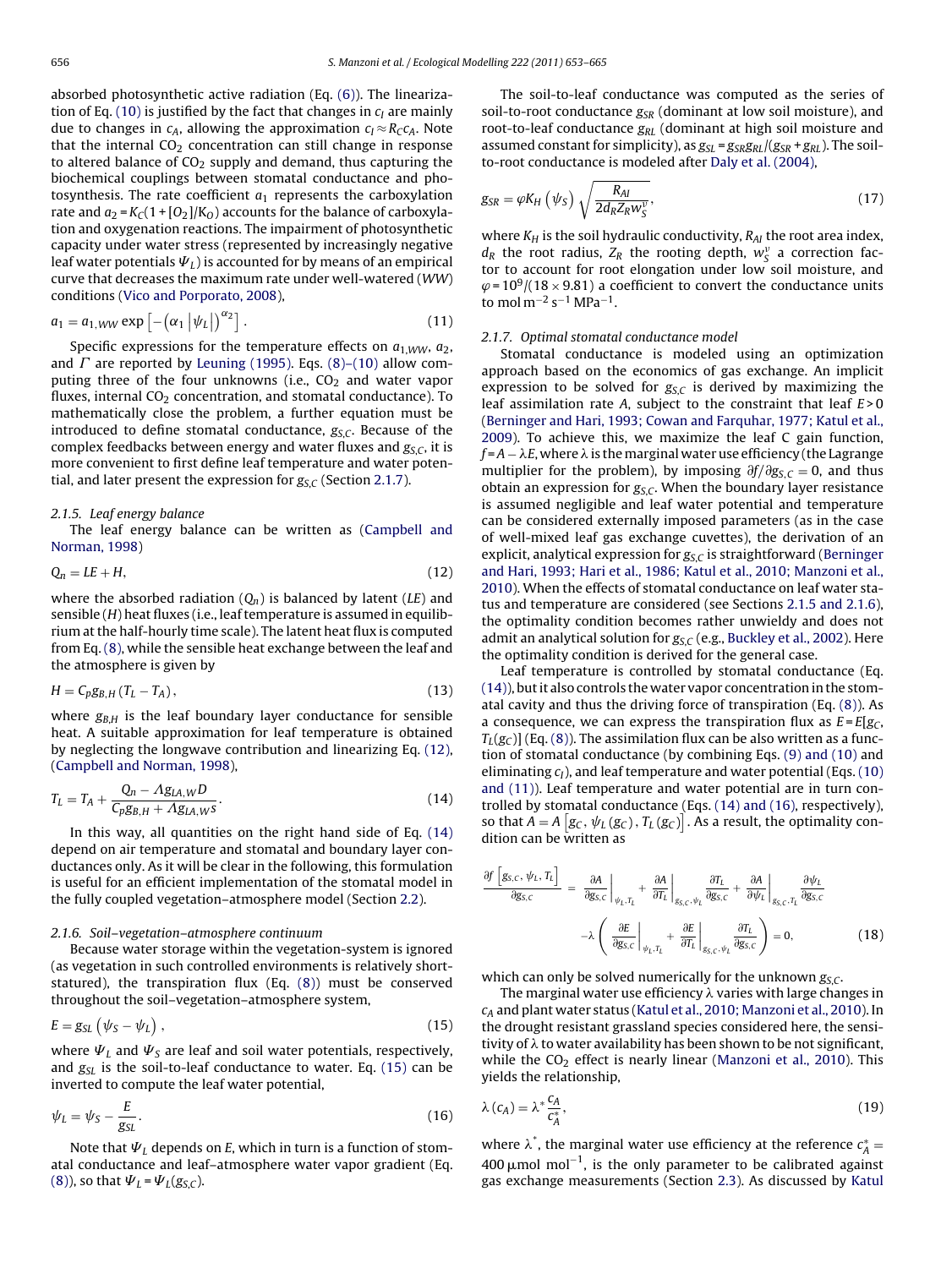<span id="page-4-0"></span>[et al. \(2010\), E](#page-12-0)q. [\(19\)](#page-3-0) also recovers the well-known proportionality between  $g_{S,C}$  and  $A/c_a$  assumed in leaf-level formulations such as the [Leuning \(1995\)](#page-12-0) approach.

## 2.2. Numerical implementation

The canopy model has been implemented in Matlab (The Math-Works, Inc.) using two nested routines. One performs the leaf-level calculations, which are used to compute the scalar sources at each canopy level necessary for the second routine to solve the atmospheric scalar transport equations. Leaf-level calculations are complicated by the solution of the optimality equation for stomatal conductance. The iterative scheme designed to numerically solve the problem is outlined below. Given an initial guess for stomatal conductance  $g^*_{S,C}$ , leaf temperature (Eq. [\(14\)\),](#page-3-0) water potential (Eq. [\(16\)\),](#page-3-0) and internal  $CO<sub>2</sub>$  concentration (expressed as a function of  $g_{S,C}$ ,  $T_L$ , and  $\Psi_L$  by combining Eqs. [\(9\) and \(10\)\)](#page-2-0) are computed. Second, the partial derivatives of  $T_L$ ,  $\Psi_L$ , and  $c_I$  with respect to  $g_{S,C}$  are calculated assuming  $g_{S,C}=g_{S,C}^*$  . Third, the optimality condition (Eq. [\(18\)\)](#page-3-0) is written as

$$
\frac{\partial f}{\partial g_{S,C}} = \frac{\partial A}{\partial g_{S,C}}\Big|_{\psi_L, T_L} + \frac{\partial A}{\partial c_I}\Big|_{\psi_L, T_L} \frac{\partial c_I}{\partial g_{S,C}} - \lambda \left(\frac{\partial E}{\partial g_{S,C}}\Big|_{\psi_L, T_L} + \frac{\partial E}{\partial T_L}\Big|_{g_{S,C}, \psi_L} \frac{\partial T_L}{\partial g_{S,C}}\right) = 0.
$$
\n(20)

Using Eqs. [\(8\) and \(9\), E](#page-2-0)q. (20) can be inverted to provide a new estimate for  $g_{S,C}$ ,

$$
g_{S,C} = \frac{(c_A - c_I) \left( \chi_{S,W:C} + \chi_{B,W:C} \frac{g_{B,C}}{g_{S,C}^*} \right) - \chi_{S,W:C} \chi_{B,W:C} \lambda \left( 1 + \frac{g_{B,C}}{g_{S,C}^*} \right) [w_{sat} (T_L) - w_A]}{\left( \chi_{S,W:C} + \chi_{B,W:C} \frac{g_{B,C}}{g_{S,C}^*} \right) \frac{\partial c_I}{\partial g_{S,C}} + \chi_{B,W:C} \lambda S (T_L) \left( 1 + \frac{g_{B,C}}{g_{S,C}^*} \right) \frac{\partial T_L}{\partial g_{S,C}}} \tag{21}
$$

where the partial derivative of  $c_I$  contains the effects of leaf temperature and water potential on the photosynthesis parameters (the other coefficients are defined in [Table A3\).](#page-10-0) Eq. (21) is solved iteratively until convergence to a specified accuracy is achieved. A maximum value for  $g_{S,C}$  is also set to avoid unrealistically high conductances at low D. The numerical solution has also been compared against the theoretical results reported by [Manzoni et al. \(2010\)](#page-12-0) in the case of negligible boundary layer and soil-to-leaf resistances with excellent agreement between these results and the numerical solution.

## 2.3. Application to the Lysimeter  $CO<sub>2</sub>$  gradient (LYCOG)

As a case study, the species physiological differences that affect optimal leaf gas exchange parameters are investigated in terms of longitudinal scalar gradients that develop in the closed environment of the Lysimeter  $CO<sub>2</sub>$  Gradient (LYCOG) facility (located in Temple, TX). The LYCOG facility is used to expose grassland vegetation consisting of mixtures of C4 grasses and C3 forbs to a continuous gradient of atmospheric  $CO<sub>2</sub>$  concentration (250–500  $\mu$ mol mol $^{-1}$ ). The gradient of CO<sub>2</sub> is maintained by blowing enriched air into elongated chambers (composed of 20, 5-m-long compartments, as schematically depicted in [Fig. 1\)](#page-1-0) and allowing the vegetation to deplete  $CO<sub>2</sub>$  from the air stream through photosynthesis. Both temperature and water vapor concentrations are regulated by means of cooling coils located at the compartment joints to match the outside conditions. The chambers are enclosed by a thin (0.15 mm), clear polyethylene cover with ∼90% transmis-sivity that minimally alters the light spectrum ([Johnson et al., 2000\).](#page-11-0) Grassland vegetation is allowed to grow in intact soil monoliths of three soil types (varying in texture and fertility), each replicated along the  $CO<sub>2</sub>$  gradient. Irrigation schedule and amounts also

match typical rainfall patterns of the area. Further details about the experiment are reported elsewhere [\(Fay et al., 2009; Polley et al.,](#page-11-0) [2008\).](#page-11-0)

For the present sensitivity analyses, we modeled the LYCOG system as a continuous sequence of 5-m-long compartments joined by plenums that perfectly mix the air stream and reduce temperature and humidity to specified values (equal to the external conditions). For simplicity, we neglected air losses from the chambers and changes in pressure that result from the use of fans located adjacent to some of the plenums. Also, we assumed a single-species canopy of Solidago canadensis (the dominant C3 forb), or Sorghastrum nutans (the dominant C4 grass), growing on a single soil type. This simplified representation of the experimental facility and canopy structure allows us to focus on the interactions between the leaf-level biochemical features of these two species and their chamber environment. Hence, minimal model calibration was carried at the leaf level only, while the atmospheric flow sub-model was validated against observed velocity profiles (described below). Typical mid-summer external environmental conditions are assumed for all simulations.

Vertical profiles of mean longitudinal velocity were measured during July 2009 using T-AVM430 hot wire anemometers (Topac Instrumentation, Cohasset, MA, USA). For different fan speeds and at different locations in the chamber, five or six velocity readings (30 s averages) were recorded after equilibration of the anemometer at each of 8–10 locations in the vertical at each point considered in the chamber. LAI profiles for the sampling day were obtained by linearly interpolating in time LAI profiles measured during June and September 2009. We also assumed that the LAI of the 0–10 cm canopy layer (which can not be measured due to space constraints) was approximately equal to the 10–20 cm value.

The values of the physiological parameters used are reported in [Table 1. W](#page-5-0)e calibrated the leaf-level photosynthesis model (Eq. [\(10\)\)](#page-2-0) and the marginal water use efficiency function (Eq. [\(19\)\)](#page-3-0) using  $CO<sub>2</sub>$  and light response curves from non-stressed leaves, as well as individual steady-state gas exchange measurements for S. canadensis and S. nutans. All gas exchange measurements were performed during the 2006, 2007, and 2008 growing seasons using an open path photosynthesis system (LI-6400, LiCor Biosciences, Lincoln, NE, USA). Parameters  $a_{1,WW}$  and  $a_2$  (at a reference temperature of  $25^{\circ}$ C) were estimated by fitting Eq. [\(10\)](#page-2-0) to the light-saturated  $CO<sub>2</sub>$  response curves ([Fig. 2a\)](#page-5-0). The half saturation constant  $\gamma$  was similarly obtained by nonlinear fitting of the light response curves [\(Fig. 2b](#page-5-0)). Parameters for Eq. [\(19\)](#page-3-0) were obtained by fitting the marginal water use efficiency estimates for both species along  $CO<sub>2</sub>$  and water availability gradients [\(Manzoni et al.,](#page-12-0) [2010\).](#page-12-0) Observed  $CO<sub>2</sub>$  response curves and concomitant leaf water potentials were used to estimate the leaf photosynthetic capacity  $a_1$  and its sensitivity to water stress. We did not find significant changes in  $a_1$  over the available range of leaf water potentials, e.g., between about  $-1$  and  $-2.5$  MPa. Hence, we used the values for  $\alpha_1$ and  $\alpha_2$  (Eq. [\(11\)\) t](#page-3-0)ypical for stress-resistant species as reported by [Vico and Porporato \(2008\).](#page-12-0)

The soil-to-leaf conductance model was parameterized for a sandy loam soil using hydraulic conductivity parameters reported by [Laio et al. \(2001\)](#page-12-0) and assuming for both species a root area of 80 m<sup>2</sup>/m<sup>2</sup> (a typical value for grasslands, see [Jackson et al.](#page-11-0) [\(1997\)\)](#page-11-0) mostly contained within a rooting depth  $Z_R = 0.3$  m ([Fay](#page-11-0) [et al., 2009\).](#page-11-0) The root-to-leaf conductance was adjusted to have leaf water potentials around the measured value of −1 MPa under wellwatered conditions ([Table 1\).](#page-5-0) Soil respiration (the lower-boundary condition for the  $CO<sub>2</sub>$  mass balance equation) was obtained from  $CO<sub>2</sub>$  efflux measured with a LI-6400 connected to soil respiration chambers [\(Fay et al., 2009\).](#page-11-0) The [Kirschbaum \(1995\)](#page-12-0) temperature sensitivity model was used to account for temperature effects on respiration. To fit the model, we maintained the original optimum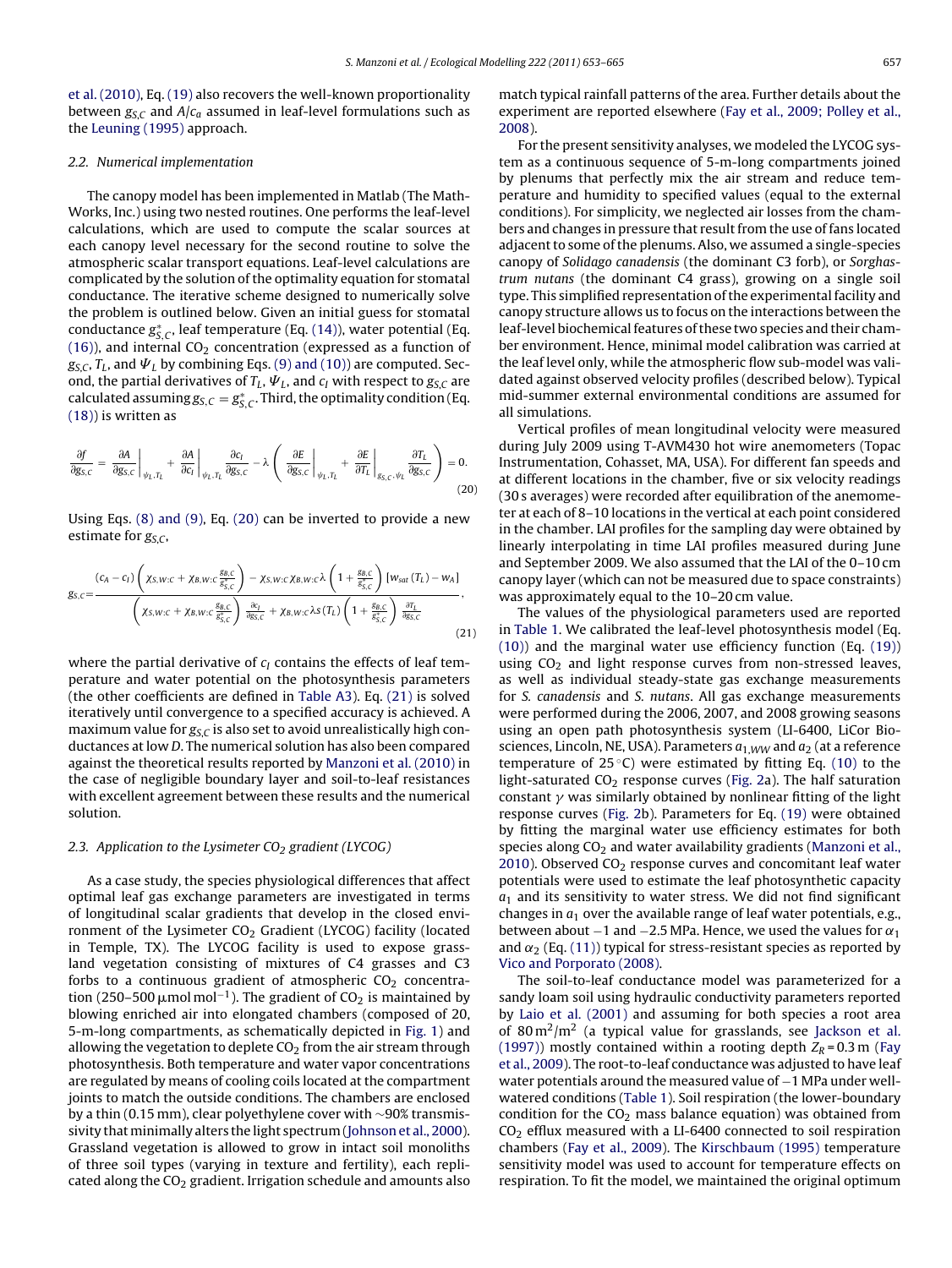#### <span id="page-5-0"></span>**Table 1**

Values of physiological parameters used for the two grassland species considered (symbols are explained in [Table A3\).](#page-10-0) Temperature corrections for the kinetic constants are reported by [Leuning \(1995\).](#page-12-0)

| Parameter          | S. canadensis | S. nutans | Units                                                 | Source                                                 |
|--------------------|---------------|-----------|-------------------------------------------------------|--------------------------------------------------------|
| $a_{1,WW}$ (25 °C) | 20.3          | 15.9      | $μ$ mol m <sup>-2</sup> s <sup>-1</sup>               | Calibrated (Fig. 2)                                    |
| $d_L$              | 0.008         | 0.004     | m                                                     | Personal observation                                   |
| $d_R$              | 0.001         | 0.001     | m                                                     | Thornley and Johnson (1990)                            |
| $g_{RL}$           | 0.005         | 0.005     | mol m <sup>-2</sup> s <sup>-1</sup> MPa <sup>-1</sup> | Calibrated from $\Psi_I$ under well-watered conditions |
| $g_{S,C,max}$      | 0.4           | 0.2       | mol $m^{-2}$ s <sup>-1</sup>                          | Available gas exchange measurements                    |
| $K_C(25^{\circ}C)$ | 119           | 555       | $\mu$ mol mol <sup>-1</sup>                           | Calibrated (Fig. 2)                                    |
| $K_{\alpha}$       | 677           | 450       | $mol$ mol <sup>-1</sup>                               | Leuning (1995), von Caemmerer (2000)                   |
| $R_{AI}$           | 80            | 80        | $m^2 m^{-2}$                                          | Jackson et al. (1997)                                  |
| $R_d$              | $0.01a_1$     | $0.01a_1$ | $\mu$ mol m <sup>-2</sup> s <sup>-1</sup>             | <b>Buckley</b> (2008)                                  |
| $R_C$              | 0.7           | 0.4       |                                                       | Average of available gas exchange measurements         |
| $Z_R$              | 0.3           | 0.3       | m                                                     | Depth containing >80% of root mass (Fay et al., 2009)  |
| $\alpha_1$         | 0.25          | 0.25      | $MPa^{-1}$                                            | Vico and Porporato (2008)                              |
| $\alpha_2$         |               |           |                                                       | Vico and Porporato (2008)                              |
|                    | 227           | 365       | $\mu$ mol m <sup>-2</sup> s <sup>-1</sup>             | Calibrated (Fig. 2)                                    |
|                    | 981           | 1913      | $\mu$ mol mol <sup>-1</sup>                           | Manzoni et al. (2010)                                  |
| η                  |               | 25        |                                                       | von Caemmerer (2000)                                   |
| ν                  |               |           |                                                       | Daly et al. (2004)                                     |
| $\Gamma$ (25 °C)   | 36.9          |           | $\mu$ mol mol <sup>-1</sup>                           | Leuning (1995)                                         |

temperature of 36.9 ℃ and obtained the base respiration and temperature sensitivity from linear regression of the log-transformed data ( $\alpha$  = −2.1 and  $\beta$  = 0.24, using Kirschbaum's notation). Since we assume vegetation characteristics are constant along the LYCOG, for consistency we also neglect atmospheric  $CO<sub>2</sub>$  effects on soil respiration.

## **3. Results and discussion**

Model behavior was examined at three spatial scales. We first evaluated the performance of the atmospheric sub-model against observed velocity profiles (Section 3.1.1). We then modeled mean scalar concentrations and sources, as well as turbulent fluxes at the compartment level (Section 3.1.2). Finally, the entire chamber system was considered, and the responses of the  $CO<sub>2</sub>$  concentration gradient to changes in flow rate, species composition, and external environmental conditions were assessed (Section 3.1.3). The specific results refer to the LYCOG case study, but they qualitatively illustrate more general patterns that may be found in other closed systems.

# 3.1. Vertical profiles of mean longitudinal velocity

The vertical profiles of mean longitudinal velocity affect the advective component of the mass and energy balance equation (Eq. [\(2\)\)](#page-1-0) and the strength of the turbulent mixing (Eq. [\(4\)\).](#page-2-0) We assessed the performance of the implemented first-order closure scheme (Eqs. [\(3\)–\(5\)\)](#page-2-0) by comparing the computed  $U(z)$  with measured vertical profiles at different positions along the chamber and at different flow rates ([Fig. 3\).](#page-6-0) Because our goal here is to test the transport model under a variety of conditions, we consider canopies differing in both LAI profile and species composition, while in the following sections we will focus on a single LAI profile and specify the vegetation type. The model captures the main features of the observed mean velocity profiles without adjustments in the parameters, confirming the generally good performance of this simple first-order closure scheme (here with a specified constant mixing length) in modeling the profiles of longitudinal velocity and vertical turbulent fluxes in dense canopies ([Katul et al., 2004; Poggi et al.,](#page-12-0) [2009, 2004\).](#page-12-0)

Most models for greenhouse simulation assume the greenhouse as a vertically well-mixed environment imposed on the vegetation, and focus on the bulk energy balance, while neglecting vertical gradients of air velocity and turbulent transport ([Boulard and Baille,](#page-11-0) [1993; Kindelan, 1980; Kittas et al., 2003; Roy et al., 2002; Singh](#page-11-0) [et al., 2006; Soribe and Curry, 1973; Teitel et al., 2010\).](#page-11-0) This simplification may lead to errors in the characterization of the canopy micro-environment (to which leaf gas exchange is sensitive) where vertical gradients are important [\(Fig. 3;](#page-6-0) see also [Zhao et al., 2001\).](#page-12-0) Moreover, this assumption has been examined for 'open systems'



Fig. 2. Calibration of the leaf-level photosynthesis model (Eq. [\(10\)\).](#page-2-0) (A) CO<sub>2</sub> response and (B) light response curves for S. canadensis and S. nutans (on the y-axis in panel B,  $y = (A + R_d)(\eta c_I + a_2)/\left[f_{a_1}\left(T_L\right)(\eta c_I - \Gamma)\right]$  ). In panel A, the curvature in the linearized photosynthesis model of Eq. [\(10\)](#page-2-0) arises because  $C_A$  is the only source of variability for  $c_I$ , resulting in simultaneous increase of both  $c_I$  and  $R_CC_A$ .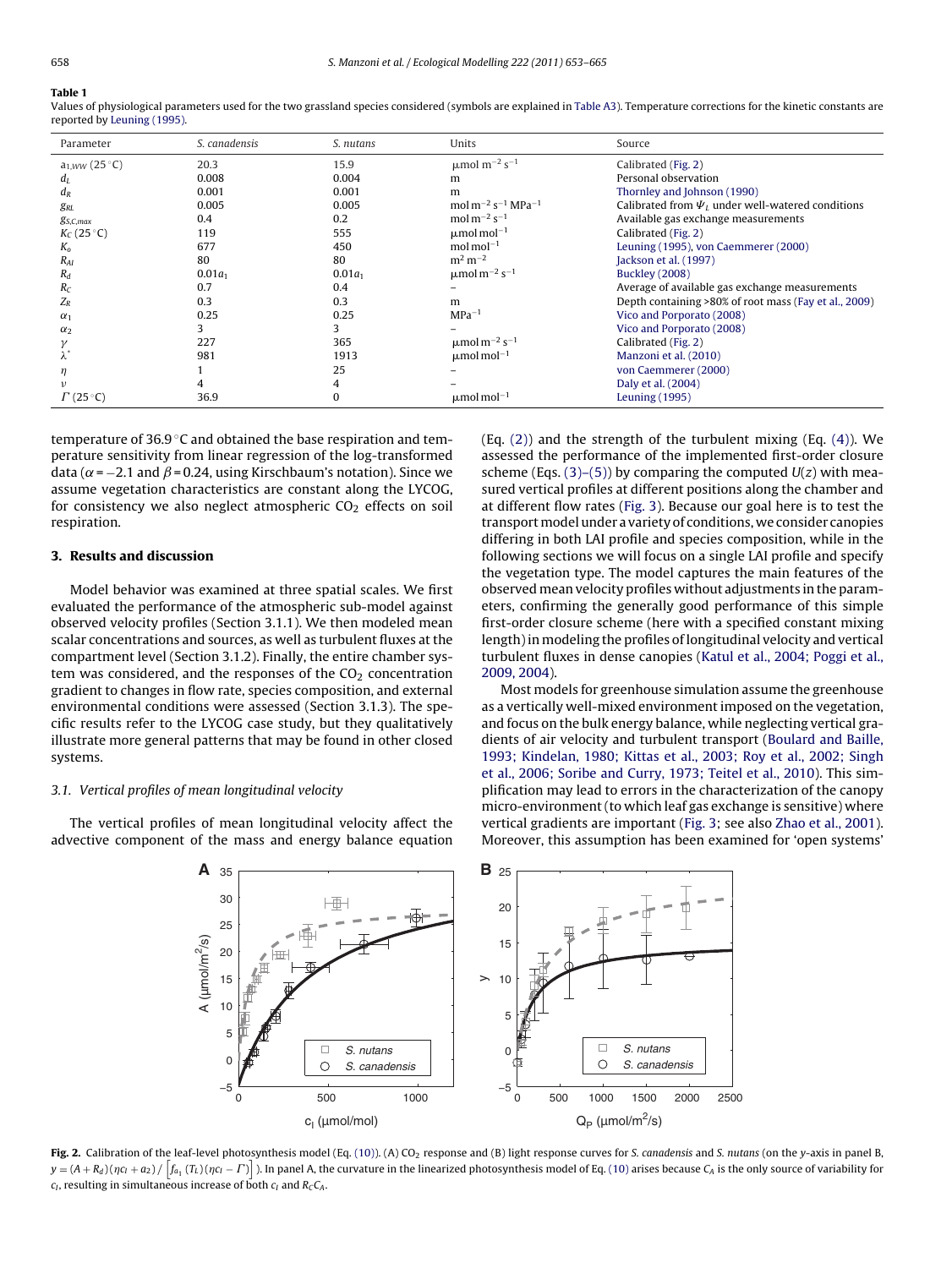<span id="page-6-0"></span>

**Fig. 3.** (A and C) measured leaf area index profiles in three LYCOG plots. (B and D) measured (symbols) and modeled (lines) profiles of mean longitudinal velocity corresponding to the LAI profiles on the left (B, effect of air flow rate, Q, for given LAI profile; D, effect of different LAI profiles at a given flow rate).

by [Juang et al. \(2008\)](#page-11-0) for a pine forest and was shown to be most significant for sensible heat fluxes and surface temperature predictions, which play a key role in the leaf energy balance and leaf temperature. To overcome this problem, some recent models employ direct numerical solution of the Navier–Stokes equations describing the greenhouse fluid dynamics ([Boulard et al., 2002;](#page-11-0) [Majdoubi et al., 2009\).](#page-11-0) Compared to this computationally demanding method, two-dimensional approaches based on time-averaged equations (as employed here) are more efficient and provide reasonably good estimates of profiles of mean vertical velocity (Fig. 3). These time-averaged approaches can be readily integrated over seasonal, annual, and even inter-annual time scales thereby ensuring that all the key two-way interactions between the canopy and its micro-climate are accounted for across the widest possible ranges of environmental conditions [\(Siqueira et al., 2006\).](#page-12-0) In essence, time-averaged approaches do not resolve all the scales characterizing turbulent eddies, but they account for the effects of turbulence on the micro-climate.

## 3.2. Results at the compartment level

[Fig. 4](#page-7-0) shows the mean scalar concentration, sources, and turbulent vertical fluxes in an individual 5-m long and 1.2-m tall compartment. Atmospheric  $CO<sub>2</sub>$  concentration is primarily depleted by the high photosynthetic activity in the central region of the canopy, where both leaf area density and light availability are high. Regions of high photosynthetic activity are also sources of water vapor, which accumulates longitudinally throughout the chamber. The depletion of  $c_A$  creates a local vertical concentration gradient that brings  $CO<sub>2</sub>$  from the soil surface and the upper regions towards the central, more photosynthetically active portion of the canopy. The downward vertical transport is more efficient than the transport from the soil surface because of higher mean velocity gradients (and consequently higher turbulent diffusion) in the upper part of the canopy (Fig. 3), which then drives higher turbulent fluxes (Eq. [\(4\)\).](#page-2-0) Water vapor fluxes move in the opposite direction (i.e., predominantly upward) because of the accumulation of water vapor in the central part of the canopy (also predicted in a greenhouse environment by [Majdoubi et al. \(2009\)\).](#page-12-0) Air temperature (lower left panel in [Fig. 4\) i](#page-7-0)s highest near the ground level, but is similar to that of external air in the upper canopy region, where wind speed is sufficiently large and ensures adequate mixing. The vertical sensible heat flux is also highest at the bottom of the canopy because the ground surface heating propagates upward. Relatively high sensible heat transport also occurs around the top of the canopy where most of the solar radiation load occurs (but little evaporative cooling occurs because of low leaf area density and stomatal closure due to relatively large D), resulting in heating of the leaves. These temperature profiles are qualitatively similar to profiles obtained from direct numerical simulations for a greenhouse ([Majdoubi et al., 2009\),](#page-12-0) while taller vegetation in open systems tends to show the opposite pattern, with higher temperature around the top of the canopy at midday [\(Juang et al., 2008\).](#page-11-0) Also in greenhouses, as the ventilation increases and with relatively uniform canopies, the negative air temperature gradient we predict may shift to a positive gradient due to stronger solar radiation interception at the top and effective mixing and cooling in the lower canopy ([Zhao et al., 2001\).](#page-12-0)

Sources and sinks of CO<sub>2</sub> and water vapor within the canopy ( $S_C$ and  $S_W$ , see right panels in [Fig. 4\) a](#page-7-0)re primarily controlled by Fickian diffusion (Eqs. [\(8\) and \(9\)\),](#page-2-0) leaf physiological processes (Eq. [\(10\)\),](#page-2-0) light availability, and leaf area density. Local scalar concentrations change less along the vertical direction than light availability and leaf area, which are independent of position  $x$  in this homogeneous canopy. As a consequence,  $S_C$  and  $S_W$  are nearly homogeneous in the longitudinal direction, but vary significantly in the vertical direc-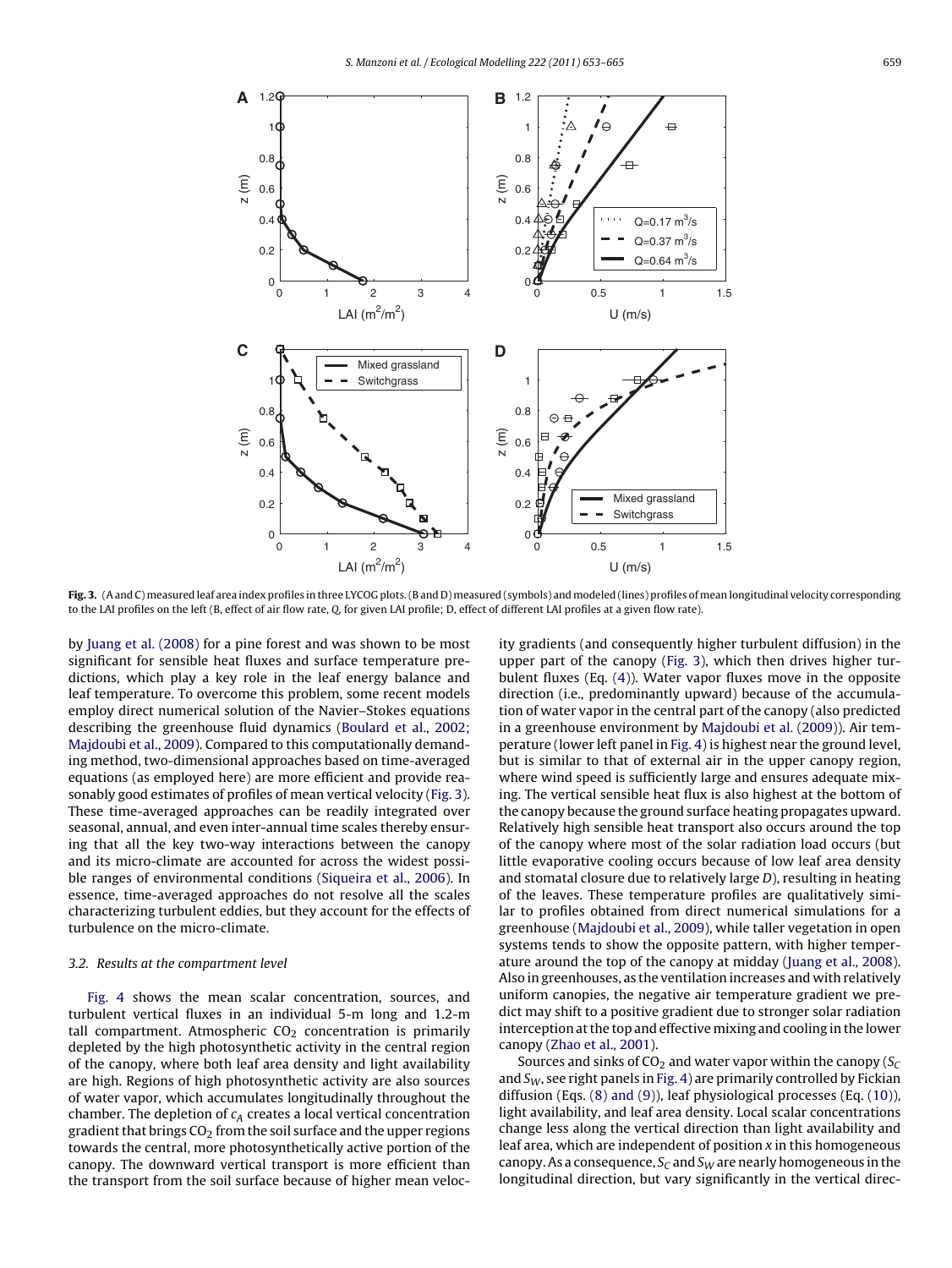<span id="page-7-0"></span>

Fig. 4. Scalar concentration fields (left panels), vertical turbulent fluxes (central panels), and scalar sources and sinks (right panels), along a single compartment of length  $L = 5$  m and height of 1.2 m (h=0.75 m). Simulations refer to Sorghastrum nutans, with typical midday summer conditions at the LYCOG facility: TA,IN = 30 °C, CA,IN = 500  $\mu$ mol mol $^{-1}$ ,  $w_{A,IN}$  = 0.01 mol mol<sup>-1</sup>, total radiation 900 W m<sup>-2</sup>,  $w_s$  = 0.4 m<sup>3</sup> m<sup>-3</sup>, flow rate 0.2 m<sup>3</sup> s<sup>-1</sup>.

tion. Because transpiration (and hence latent heat production) and solar radiation input do not vary appreciably along x, also the sensible heat source mainly varies vertically by virtue of the leaf energy balance. Sensible heat sources are particularly high in the bottom canopy layer, where part of leaf area is not actively transpiring and turbulent mixing is relatively weak. In contrast, the lower part of the canopy absorbs sensible heat  $(S_H < 0)$  converting it into latent heat through high transpiration.

The accumulation of sensible heat in the chambers due to relatively slow heat losses by conduction at the soil surface and interface between the polyethylene cover and ambient air leads to increased air and leaf temperature in the longitudinal direction. [Fig. 5](#page-8-0) illustrates how input air temperature and flow rate affect such an increase. At low flow rates, advection is poor and air temperature increases faster than at high flow rates. In these conditions the vapor pressure deficit also increases in the longitudinal direction, causing stomatal closure and inhibiting the evaporative cooling provided by transpiration. As a consequence,  $T_A$  increases sharply as the canopy converts virtually all the solar radiation input into sensible heat. The model captures the average temperature increase observed at the end of each of the LYCOG compartments of about 5 °C (with average daytime  $T_{A,IN}$  between 23 and 30 °C and flow rate between 0.1 and 0.3 m<sup>3</sup> s<sup>−1</sup>, see [Fay](#page-11-0) [et al. \(2009\)\).](#page-11-0) Future experiments could be designed using model outputs as in [Fig. 5](#page-8-0) to optimize flow rate and chamber length so as to obtain a desired temperature gradient throughout the chambers, resulting in a compound elevated-temperature/enriched- $CO<sub>2</sub>$ experiment.

Longitudinal accumulation of sensible heat is common in greenhouse systems as well (Kittas et al., 2003; Willits, 2003). Predictions from mathematical models that account for these longitudinal gradients are in agreement with our results of steeper gradients under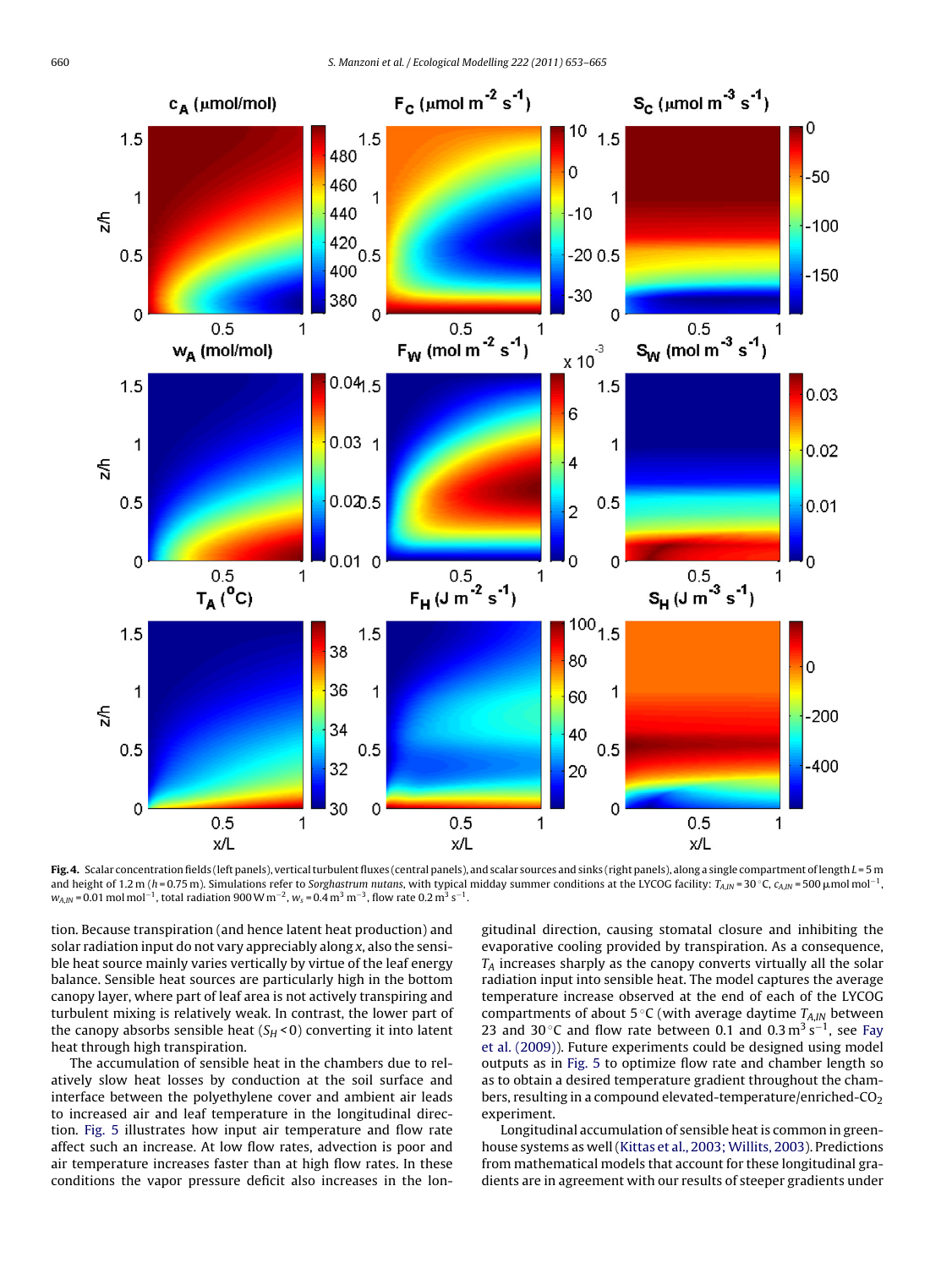<span id="page-8-0"></span>

**Fig. 5.** Increase in air temperature at 0.5 m height along a single compartment (L = 20 m), for different input air temperatures  $T_{AIN}$  (thick lines,  $T_{AIN}$  = 30 °C, thin lines,  $T_{AIN} = 25$  °C) and flow rates O. The mean (and range) temperature increase at the LYCOG (where  $L$  = 5 m) is also shown (indicated by  $\Box$ ; data from [Fay et al., 2009\).](#page-11-0) The simulations are for S. nutans under the same environmental conditions as in [Fig. 4, e](#page-7-0)xcept for varying  $T_{A,IN}$  and Q.

lower ventilation and higher air humidity ([Kittas et al., 2003; Teitel](#page-12-0) [et al., 2010; Willits, 2003\).](#page-12-0)

#### 3.3. Results at the whole chamber level

In general, a longer transit time of air in the chamber system allows a more efficient capture of  $CO<sub>2</sub>$  by plants, resulting in a steeper atmospheric  $CO<sub>2</sub>$  concentration gradient. This pattern is shown in Fig. 6 for idealized uniform canopies composed of either of the two dominant species grown in the LYCOG facility. The higher photosynthetic capacity of C4 S. nutans ([Fig. 2\)](#page-5-0) produces a stronger gradient than the C3 S. canadensis for any given flow rate. For the range of  $CO<sub>2</sub>$  concentration maintained at the LYCOG site (500–250  $\mu$ mol $\mathrm{mol}^{-1}$ ), the gradient of  $\mathcal{C}_A$  is nearly constant because the curvature of the leaf-level  $CO<sub>2</sub>$  response is less important than the mixing processes at the canopy level. Additionally,



Fig. 6. Sensitivity of the air CO<sub>2</sub> concentration (expressed as ratio between CO<sub>2</sub> concentration at the exit and at the entrance of the chamber,  $C_{A,OUT}/C_{A,IN}$ ) to changes in flow rate and species composition, along a sequence of 20, 5-m long compartments (as at the LYCOG facility). For each species, an increase in air flow rate flattens the curve (specific values of flow rate are 0.2, 0.4, and 0.6 m<sup>3</sup> s<sup>-1</sup>; other external condi-tions as in [Fig. 4\).](#page-7-0) Measured mean  $C_{A,OUT}/C_{A,IN}$  at the LYCOG facility are also shown for a visual comparison with model results.



Fig. 7. Contour plot of the ratio of CO<sub>2</sub> concentration at the exit to that at the entrance of the chamber, for different combinations of flow rates (in logarithmic scale) and solar radiation levels. The thick gray line indicates the target for the LYCOG facility (a CO<sub>2</sub> concentration gradient from 500 to 250  $\mu$ mol mol<sup>-1</sup>, or  $C_{A,OUT}/C_{A,IN}$  = 0.5, see Fay et al., 2009). The simulations are for S. nutans under the same environmental conditions as in [Fig. 4, e](#page-7-0)xcept for radiation input and air flow rate.

soil respiration provides a large source of  $CO<sub>2</sub>$  close to the bulk leaf area that partly decouples photosynthesis from bulk atmospheric conditions. This weakens the leaf-level nonlinear effect of  $C_A$  on photosynthesis and contributes to the nearly linear longitudinal profile of  $C_A$ . The change in  $C_A$  per unit of change in distance along chambers decreases when  $C_A$  < 200  $\mu$ mol mol<sup>-1</sup> (see the simulation for S. nutans at low air flow rate) because photosynthetic capacity decreases sharply at low  $C_A$  ([Fig. 2\).](#page-5-0) Under typical summer conditions, the modeled  $C_A$  profiles for S. nutans slightly overestimate the slope of the average measured profile, while profiles for S. canadensis are flatter. Because about 75% of plant biomass is encompassed by C4 species at the LYCOG (mainly S. nutans, see [Fay et al.](#page-11-0) [\(2009\)\),](#page-11-0) accounting for species heterogeneity in the model (even with an idealized homogeneous LAI profile) would easily improve the simulated  $C_A$  profile.

Fig. 7 illustrates the combined effect of solar radiation and air flow rate on the efficiency of the chamber system, expressed as the ratio between atmospheric  $CO<sub>2</sub>$  concentration at the exit to that at the entrance of the chamber,  $C_{A,OUT}/C_{A,IN}$ . Low flow rates (as in Fig. 6) and higher available light generally allow a stronger depletion of  $C_A$  because of increased transit time and photosynthetic activity, respectively, as observed in greenhouses as well [\(Teitel](#page-12-0) [et al., 2010\).](#page-12-0) However, at low flow rates and high external air temperature, reduced photosynthesis and sustained soil respiration result in a net accumulation of  $CO_2$  (i.e.,  $C_{A,OUT}/C_{A,IN}$  > 1). [Fig. 8](#page-9-0) illustrates this effect, showing a transition occurring above  $T_{A,IN}$  = 36 °C (a not uncommon value at the LYCOG site) as fan speed is reduced. At high flow rate the vegetation effectively cools the chamber air through transpiration, while evaporative cooling is impaired at lower flow rates, resulting in stomatal closure and decreased activity in the vegetation, which now only exchanges sensible heat with the atmosphere (Fig. 5 illustrates where this transition occurs in the longitudinal direction). The occurrence of this transition makes it difficult to maintain a prescribed  $C_{A,OUT}/C_{A,IN}$  under some environmental conditions. The flow rate can be increased to avoid the break down of the  $C_A$  gradient (e.g., following upwards the solid black line in [Fig. 8\),](#page-9-0) but in this way the resulting  $C_{A,OUT}/C_{A,IN}$  could differ from the prescribed value. The transition from vegetation that transpires rapidly and thereby provides effective evaporative cooling to vegetation that transpires little is sensitive to changes in air flow rate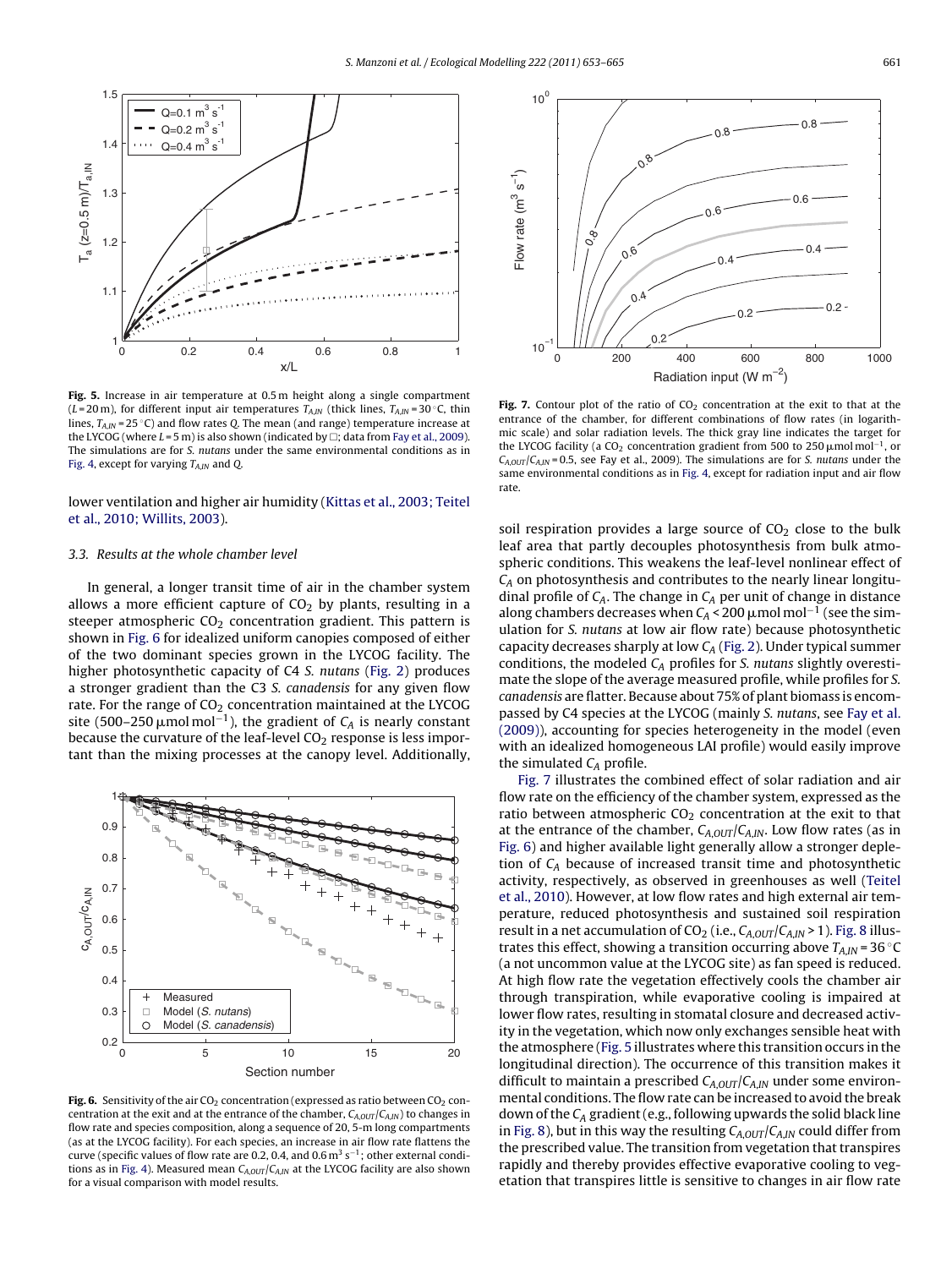<span id="page-9-0"></span>

**Fig. 8.** Relationship between air flow rate (in logarithmic scale) and  $C_{A,OUT}/C_{A,IN}$  at saturating light and different external air temperatures,  $T_{AIN}$ . The thick gray line indicates the target  $C_{A,OUT}/C_{A,IN}$  = 0.5 for the LYCOG facility. The simulations are for S. nutans under the same environmental conditions as in [Fig. 4, e](#page-7-0)xcept for the different  $T_{AM}$  and air flow rate.

because air temperature, vapor pressure deficit, and plant physiological dynamics are strongly coupled to air flow, as showed in the previous analyses.

From an experimental operation perspective, [Figs. 6 and 7](#page-8-0) illustrate the air flow rates necessary to maintain a desired  $C_{A,OUT}/C_{A,IN}$  for different radiation and temperature regimes. The target  $C_{A,OUT}/C_{A,IN}$  = 0.5 for the LYCOG facility (highlighted by a thick gray line in [Figs. 7 and 8\)](#page-8-0) can be obtained by increasing the flow rate while radiation levels increase during the day. This is currently achieved through an empirical feedback control system that increases the flow rate when  $C_{A,OUT}/C_{A,IN}$  < 0.5 is measured at the exit of the chamber ([Fay et al., 2009\).](#page-11-0) Note that typical flow rates in the LYCOG are lower than indicated in [Fig. 7](#page-8-0) because the actual canopy contains a variety of species that are not as efficient as S. nutans in taking up  $CO<sub>2</sub>$ . Thus, when framing this problem as a model-assisted design approach for the LYCOG facility, species heterogeneity and their concomitant physiological, radiative, drag, and leaf area attributes would need to be fully accounted for.

This type of model-assisted design is commonly employed for greenhouses, where it is critical, as in the LYCOG, to maintain physiologically optimum temperature and humidity. Models have thus been used to implement efficient ventilation and evaporative cooling systems [\(Boulard and Baille, 1993; Kittas et al., 2003; Teitel](#page-11-0) [et al., 2010; Willits, 2003\),](#page-11-0) or to optimize air movement by modifying crop orientation [\(Majdoubi et al., 2009\).](#page-12-0) Despite widespread application in greenhouse design, we are not aware of similar applications to ecosystem-level ecological experiments. Importantly, in applications to ecological experiments, the coupled biochemical and transport processes need to be accounted for. The few models that describe atmospheric  $CO<sub>2</sub>$  concentration, water vapor, and air temperature in a closed environment neglect several feedbacks between the leaf and its micro-environment and greatly simplify the leaf biochemistry ([Teitel et al., 2010; Yang et al., 1990\).](#page-12-0) While these simplified approaches are justified in the context of greenhouse design, they might lack the resolution necessary to address eco-physiological questions related to ecosystem response to climatic changes.

# **4. Conclusions**

A vegetation–atmosphere gas exchange model is proposed to describe chamber systems used to investigate the effects of altered climatic conditions on ecosystem productivity. The model couples a description of leaf-scale physiology based on a water use optimality hypothesis to a simplified description of the atmospheric microclimate and boundary conditions characteristic of these closed systems. We parameterized the model to compute the main features of LYCOG experiment and tested it to assess the effects of plant species composition and environmental conditions on the simulated  $CO<sub>2</sub>$  concentration gradient. While some of the model assumptions and simplifications adopted here could be relaxed or improved, the model successfully reproduced key features of the LYCOG, namely (i) the sensitivity of the  $CO<sub>2</sub>$  concentration gradient to air flow rate ([Fig. 6\),](#page-8-0) (ii) the air temperature increase along a chamber and its dependence on flow rate and outside temperature [\(Fig. 5\),](#page-8-0) (iii) the strong relationships among solar radiation, fan speed, and  $CO<sub>2</sub>$  concentration in the air outflow ([Fig. 7\),](#page-8-0) and (iv) the air temperature threshold above which the gradient can not be maintained because of loss of evaporative cooling and consequent accumulation of excessive sensible heat in the chamber (Fig. 8). Because the model allows mechanistic predictions of the effects of changes in air flow rate and external climatic conditions on ecosystem responses and the resulting  $CO<sub>2</sub>$  concentration gradient, it can be used as a tool to optimize chamber design ([Figs. 7 and 8\).](#page-8-0) Similarly, the sensitivity of model results to species composition [\(Fig. 6\)](#page-8-0) permits investigation on how plant communities (see [Fay](#page-11-0) [et al., 2009\)](#page-11-0) might impact the  $CO<sub>2</sub>$  gradient and to identify management options (e.g., changes in flow rate) for accommodating feedbacks from species change on environmental condition in the chamber.

The model also provides for the development of novel experimental designs to assess how climatic shifts impact ecological processes such as transpiration and photosynthesis. We showed that the length of a compartment and flow rate define a longitudinal air temperature gradient that can be used in compound elevated $temperature/enriched-CO<sub>2</sub> experiments. Additionally, simulations$ can be performed to assess the responses of this grassland ecosystem to a wide range of rainfall patterns that can not be reproduced in the original experiment. To achieve this goal, a full coupling of canopy gas exchange (described here) to a plant growth and soil moisture and nutrient cycling sub-model (e.g., [Manzoni](#page-12-0) [and Porporato, 2009; Porporato et al., 2003\)](#page-12-0) that resolves dailyto-yearly time scales is necessary. Such detailed representation of soil–vegetation–atmosphere interactions represents a viable option to guide the design and management of these chamber systems, and can be used to formulate ecological hypothesis to be later tested in the field.

## **Acknowledgements**

This research was partially supported by the U.S. Department of Agriculture (USDA grant 58-6206-7-029), by the United States Department of Energy (DOE) through the Office of Biological and Environmental Research (BER) Terrestrial Carbon Processes (TCP) program (FACE and NICCR grants: DE-FG02-95ER62083, DE-FC02- 06ER64156), and by the National Science Foundation (NSF-EAR 0628342, NSF-EAR 0635787).We also thank Mario Siqueira for help with the implementation of CANVEG and two anonymous reviewers for their constructive comments.

# **Appendix A. List of symbols**

[Tables A1–A4](#page-10-0) list all symbols used for atmosphere, canopy, leaf-level, and soil-to-leaf conductance calculations, respectively. Specific values for the physiological parameters of the species considered are reported in [Table 1.](#page-5-0)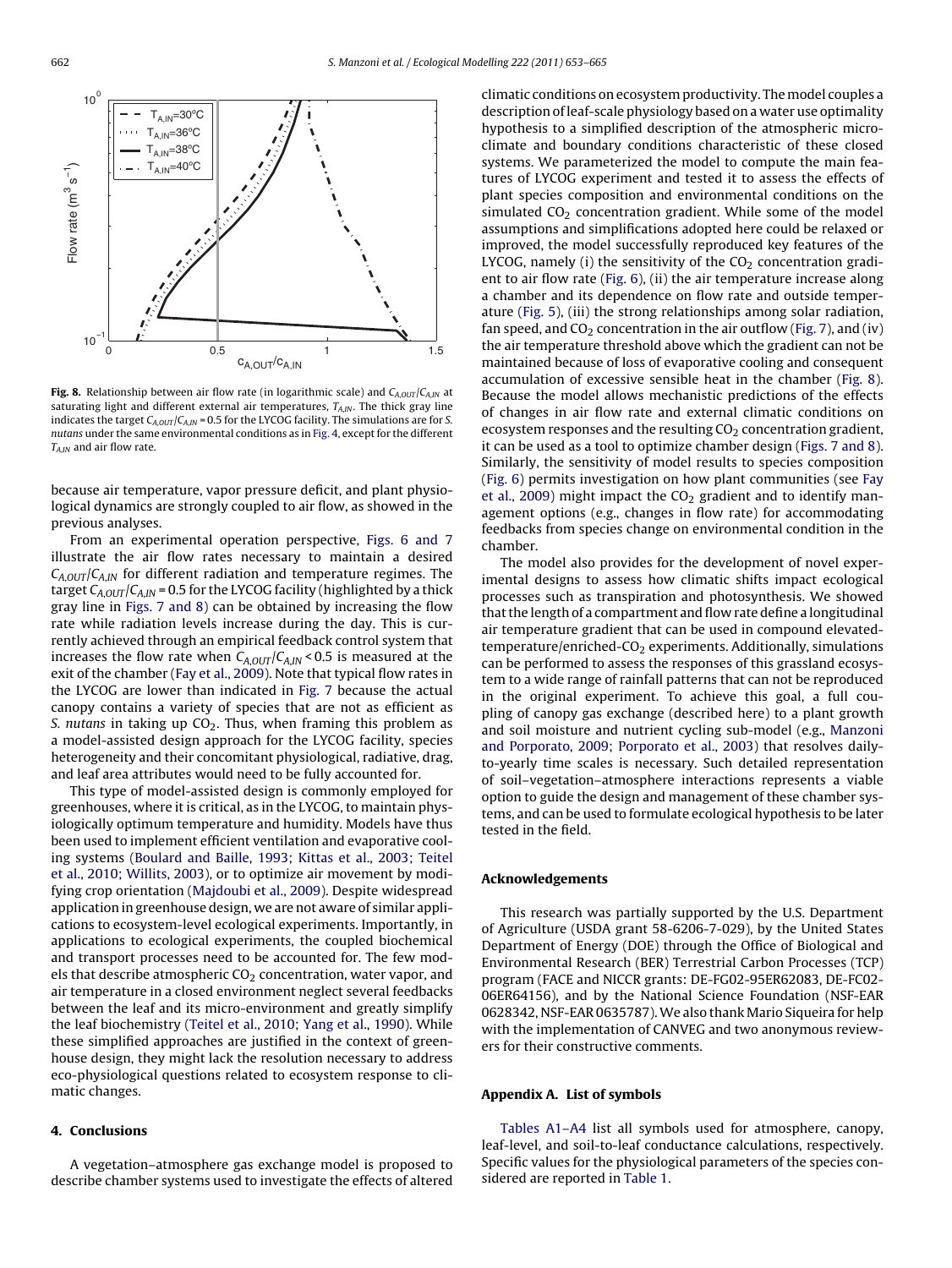## <span id="page-10-0"></span>**Table A1**

l,

Symbols used in the atmospheric fluid mechanic sub-model. Subscripts M and J respectively identify momentum and the different scalars (CO<sub>2</sub>, J = C [µmol mol<sup>−1</sup>]; water vapor, J = W [mol mol<sup>-1</sup>]; sensible heat, J = H [J mol<sup>-1</sup>]); subscripts IN and OUT indicate chamber input and output.

| Symbol                           | Explanation                             | Units                                                                      |
|----------------------------------|-----------------------------------------|----------------------------------------------------------------------------|
| $C_A$ , $C_{A,IN}$ , $C_{A,OUT}$ | $CO2$ concentration                     | $\mu$ mol mol <sup>-1</sup>                                                |
| D                                | Height of the drag force center of mass | m                                                                          |
| Н                                | Height of canopy top                    | m                                                                          |
| k <sub>r</sub>                   | Turbulent diffusivity                   | $m^2 s^{-1}$                                                               |
| $W_A$ , $W_{A,IN}$ , $W_{A,OUT}$ | Water vapor concentration               | $mol$ mol $^{-1}$                                                          |
| $W_{\text{sat}}(T)$              | Water vapor concentration at saturation | $mol$ mol $^{-1}$                                                          |
| $\chi$                           | Longitudinal direction                  | m                                                                          |
| z                                | Vertical direction                      | m                                                                          |
|                                  | Mixing length (Eq. (5))                 | m                                                                          |
|                                  | Length of a compartment (LYCOG: 5 m)    | m                                                                          |
| $C_d$                            | Drag coefficient, $C_d = 0.3$           |                                                                            |
| $F_I, F_M$                       | Vertical flux of scalar J or momentum   | $[1]$ mol m <sup>-2</sup> s <sup>-1</sup> , m <sup>2</sup> s <sup>-2</sup> |
| $L_{AD}$                         | Leaf area density                       | $m^2 m^{-3}$                                                               |
| SJ                               | Source term for a generic scalar J      | $[J]$ s <sup>-1</sup>                                                      |
| U                                | Mean longitudinal air velocity          | $ms^{-1}$                                                                  |
| $T_A$ , $T_{A,IN}$ , $T_{A,OUT}$ | Air temperature                         | $^{\circ}C$                                                                |
| к                                | Von Karman constant, $\kappa$ = 0.4     |                                                                            |

# **Table A2**

Symbols used in the radiation transfer and energy balance equations. Subscript *i* identifies the different wavebands (near infrared,  $i = NIR$ ; visible,  $i = V$ ).

| Symbol     | Explanation                                                                 | Units                                     |
|------------|-----------------------------------------------------------------------------|-------------------------------------------|
| $C_n$      | Air heat capacity, $C_p = 29.3$                                             | $\text{Imol}^{-1}$ °C <sup>-1</sup>       |
|            | Solar radiation partitioning coefficients ( $f_V$ = 0.45, $f_{NIR}$ = 0.55) |                                           |
|            | Extinction coefficient for black leaves ( $k = 0.5 / cos \Psi$ )            | $m^2 m^{-2}$                              |
| $k_D$      | Extinction coefficient for diffuse light $(k_D = 0.8)$                      | $m2 m-2$                                  |
| $H_G$      | Sensible heat flux between the ground surface and the atmosphere            | $W m^{-2}$                                |
|            | Air flow rate                                                               | $m^3 s^{-1}$                              |
| $Q_n$      | Net absorbed radiation                                                      | $W m^{-2}$                                |
| Q,         | Direct or diffuse absorbed radiation in waveband i                          | $W m^{-2}$                                |
| Q.         | Radiation in waveband <i>i</i> at the top of the canopy                     | $W m^{-2}$                                |
| $Q_P$      | Absorbed photosynthetic active radiation, $Q_P = 4.6Q_V$                    | $\mu$ mol m <sup>-2</sup> s <sup>-1</sup> |
| Λ          | Latent heat of vaporization (calculated after Bonan, 2008)                  | $Imol^{-1}$                               |
| $\rho_i$   | Reflection coefficient in waveband $i$ (Eq. $(7)$ )                         |                                           |
| $\sigma$   | Stephan Boltzman constant, $\sigma$ = 5.67 $\times$ 10 <sup>-8</sup>        | $W m^{-2} K^{-4}$                         |
| $\sigma_i$ | Scattering coefficient in waveband $i(\sigma_V = 0.2, \sigma_{NIR} = 0.8)$  |                                           |
| Ψ          | Zenith angle                                                                | rad                                       |
|            | Cumulative leaf area index profile, $\xi = \int_{\tau}^{n} LAI(z) dz$       | $m2 m-2$                                  |

#### **Table A3**

Symbols used in the leaf gas exchange and energy balance equations. Subscript J identifies the different scalars (CO2, J=C [µmol mol<sup>−1</sup>]; water vapor, J=W [mol mol<sup>−1</sup>]; sensible heat,  $J = H$  [J mol<sup>-1</sup>]).

| Symbol               | Explanation                                                                                                                 | Units                                                         |
|----------------------|-----------------------------------------------------------------------------------------------------------------------------|---------------------------------------------------------------|
| $a_1, a_{1,WW}$      | Photosynthetic rate (WW, well-watered conditions)                                                                           | $\mu$ mol m <sup>-2</sup> s <sup>-1</sup>                     |
| a <sub>2</sub>       | Half saturation constant in Eq. (10)                                                                                        | $\mu$ mol mol <sup>-1</sup>                                   |
| Cг                   | Internal CO <sub>2</sub> concentration                                                                                      | $\mu$ mol mol <sup>-1</sup>                                   |
| $d_L$                | Average leaf width                                                                                                          | m                                                             |
|                      | Gain function, $f = A - \lambda E$                                                                                          | $\mu \text{mol}\,\text{m}^{-2}\,\text{s}^{-1}$                |
| $g_{B,I}$            | Leaf boundary layer conductance for scalar J                                                                                | mol m <sup>-2</sup> s <sup>-1</sup>                           |
| g <sub>LAJ</sub>     | Leaf-bulk atmosphere conductance for scalar J                                                                               | mol m <sup><math>-2</math></sup> s <sup><math>-1</math></sup> |
| $g_{S,C,max}$        | Maximum stomatal conductance to $CO2$                                                                                       | mol m <sup><math>-2</math></sup> s <sup><math>-1</math></sup> |
| $g_{S,I}$            | Stomatal conductance to scalar /                                                                                            | $mol\,m^{-2}\,s^{-1}$                                         |
| $g_{S,C}^*$          | Initial guess for stomatal conductance to CO <sub>2</sub>                                                                   | mol $m^{-2}$ s <sup>-1</sup>                                  |
| $X$ B,W:C            | Ratio between leaf boundary layer conductances to water vapor and CO <sub>2</sub> , $\chi_{B,W:C} = g_{B,W}/g_{B,C} = 1.34$ |                                                               |
| XS.W:C               | Ratio between stomatal conductances to water vapor and $CO_2$ , $\chi_{S.W:C} = g_{S.W}/g_{S.C} = 1.65$                     |                                                               |
| $\chi_{B,H:C}$       | Ratio between leaf boundary layer conductances to sensible heat and $CO_2$ , $\chi_{B,H:C} = g_{B,H}/g_{B,C} = 1.23$        |                                                               |
|                      | $dw_{sat}(T)/dT$                                                                                                            | mol mol <sup>-1</sup> $\degree$ C <sup>-1</sup>               |
| A                    | Leaf net CO <sub>2</sub> assimilation                                                                                       | $\mu$ mol m <sup>-2</sup> s <sup>-1</sup>                     |
| D                    | Atmospheric vapor pressure deficit, $D = w_{sat}(T_A) - w_A$                                                                | mol mol $^{-1}$                                               |
| E                    | Leaf transpiration                                                                                                          | mol $m^{-2}$ s <sup>-1</sup>                                  |
| $K_C$                | Michaelis constant for carboxylation                                                                                        | $\mu$ mol mol <sup>-1</sup>                                   |
| K <sub>0</sub>       | Michaelis constant for oxygenation                                                                                          | $mol$ mol $^{-1}$                                             |
| [0 <sub>2</sub> ]    | Oxygen concentration, $[O_2] = 0.21$                                                                                        | mol mol $^{-1}$                                               |
| $R_C$                | Long-term average $C_l/C_A$ (Eq. (10))                                                                                      |                                                               |
| $R_d$                | Mitochondrial respiration                                                                                                   | $\mu$ mol m <sup>-2</sup> s <sup>-1</sup>                     |
| $\alpha_1, \alpha_2$ | Parameters for $a_1(\Psi_I)$ in Eq. (11)                                                                                    | Different units                                               |
| γ                    | Half-saturation constant of the light response (Eq. (10))                                                                   | $\mu$ mol m <sup>-2</sup> s <sup>-1</sup>                     |
|                      | Marginal water use efficiency, $\lambda = \partial A / \partial E$                                                          | $\mu$ mol mol <sup>-1</sup>                                   |
| λ                    | Marginal water use efficiency at $C_A$ = 400 $\mu$ mol mol <sup>-1</sup>                                                    | $\mu$ mol mol <sup>-1</sup>                                   |
|                      | $CO2$ compensation point                                                                                                    | $\mu$ mol mol <sup>-1</sup>                                   |
| $\Psi_L$             | Leaf water potential                                                                                                        | MPa                                                           |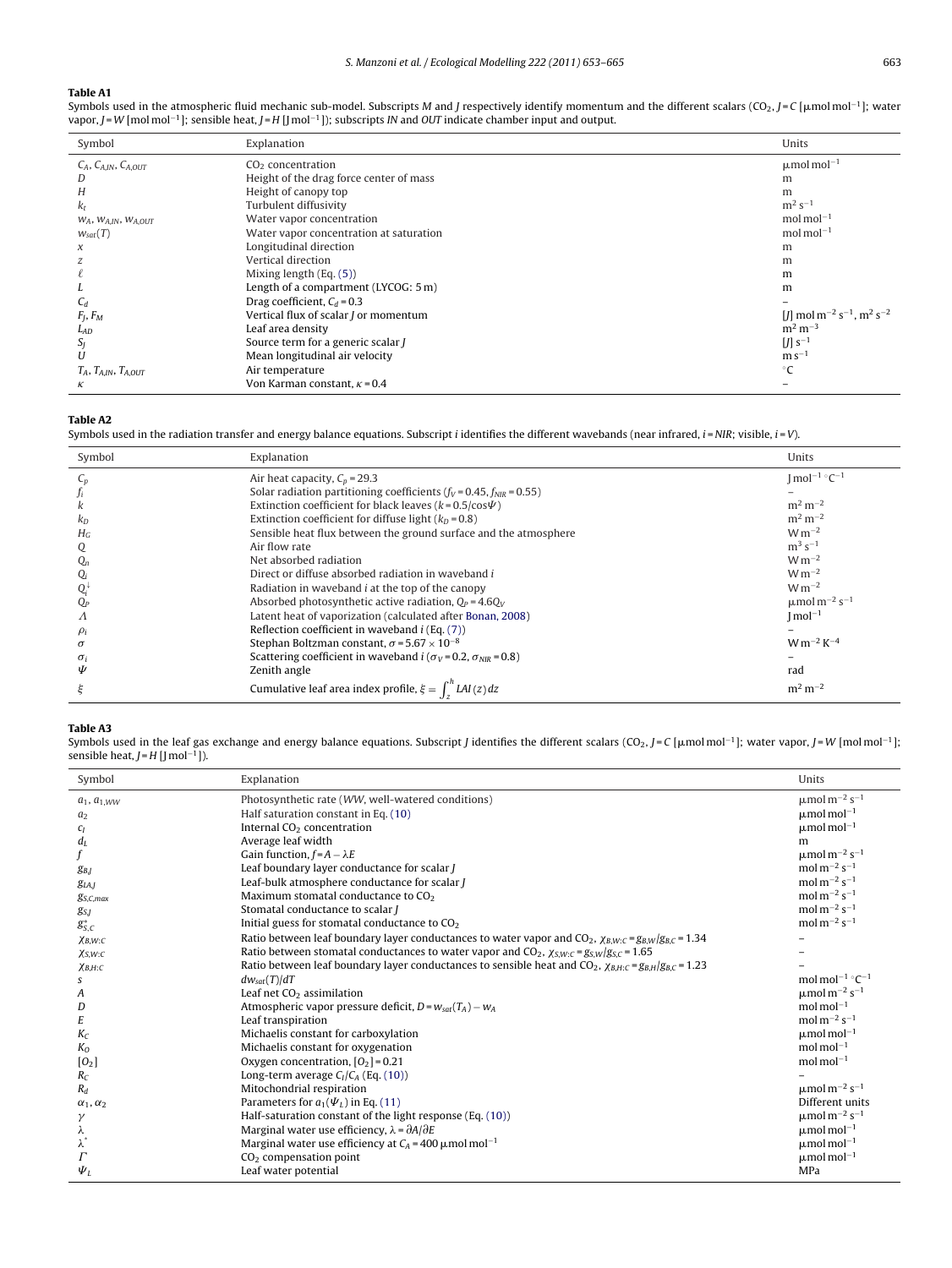<span id="page-11-0"></span>**Table A4**

Symbols used in the soil-to-leaf conductance model.

| Symbol              | Explanation                                                             | Units                                                           |
|---------------------|-------------------------------------------------------------------------|-----------------------------------------------------------------|
| $d_R$               | Average root radius                                                     | m                                                               |
| $g_{SR}$ , $g_{RL}$ | Soil-to-root (Eq. (17)) and root-to-leaf conductances                   | mol m <sup>-2</sup> s <sup>-1</sup> MPa <sup>-1</sup>           |
| gsl                 | Soil-to-leaf conductance, $g_{SL} = g_{SR}g_{RL}/(g_{SR} + g_{RL})$     | mol m <sup>-2</sup> s <sup>-1</sup> MPa <sup>-1</sup>           |
| $K_H(\Psi_s)$       | Soil hydraulic conductivity                                             | $m s^{-1}$                                                      |
| $R_{AI}$            | Root area index                                                         | $m^2 m^{-2}$                                                    |
| $W_{S}$             | Relative volumetric soil moisture                                       | $m^3 m^{-3}$                                                    |
| $Z_R$               | Rooting depth                                                           | m                                                               |
|                     | Unit conversion factor ( $\varphi$ = 10 <sup>9</sup> /18 $\times$ 9.81) | mol m <sup><math>-2</math></sup> MPa <sup><math>-1</math></sup> |
|                     | Exponent of the correction factor for root elongation                   |                                                                 |
| $\Psi_{\rm S}$      | Soil water potential                                                    | MPa                                                             |

# **Appendix B. Conditions for the application of first-order closure principles**

For completeness, the necessary conditions for the application of first-order closure principles and our rationale for choosing them for this particular application are presented here. We refer to Juang et al. (2008) and references therein for more detailed descriptions of the budget equation and closure models employed in this derivation. For a stationary and planar homogeneous high Reynolds number and Peclet number flows, the budget equation for an arbitrary scalar  $(J)$  flux is given by

$$
\frac{\partial \langle \overline{w} \overline{y} \rangle}{\partial t} = 0 = -\langle \overline{w'w'} \rangle \frac{\partial \langle \overline{J} \rangle}{\partial z} - \frac{\partial \langle \overline{w'w'J'} \rangle}{\partial z} \n- \frac{1}{\rho} \langle \overline{J'} \frac{\partial p'}{\partial z} \rangle + \frac{g}{\langle \overline{T_A} \rangle} \langle \overline{T_A} \overline{J'} \rangle, \tag{B1}
$$

where  $w'$ ,  $T_A'$ ,  $p'$ ,  $J'$  represent fluctuations in vertical velocity, air temperature, air pressure, and scalar concentration,  $\rho$  is the air density, g the gravitational acceleration, and overbar and angle brackets indicate time and planar-averaging, respectively. The terms on the right hand side of Eq. (B1) are defined as follows: the first term ( $I$ ) is the flux production, the second term  $(II)$  is the turbulent flux transport, the third term (III) is the scalar–pressure interaction (a de-correlation or dissipation term), and the fourth term  $(IV)$  is the buoyancy production (or dissipation).

If the dissipation term is parameterized as:

$$
\frac{1}{\rho} \left\langle J' \frac{\partial p'}{\partial z} \right\rangle = \frac{C_4}{\tau} \left\langle \overline{w'J'} \right\rangle, \tag{B2}
$$

and the flux transport term is given as

$$
\langle \overline{w'w'J'} \rangle = -C_5 \tau \langle \overline{w'w'} \rangle \frac{\partial \langle \overline{w'J'} \rangle}{\partial z} = -C_5 \tau \sigma_w^2 S_J,
$$
 (B3)

then combining Eqs. (B1)–(B3) yields

$$
\left\langle \overline{w'J'} \right\rangle = \frac{\tau}{C_4} \left[ -\sigma_w^2 \frac{\partial \left\langle \overline{J} \right\rangle}{\partial z} + C_5 \frac{\partial \left( \tau \sigma_w^2 S_J \right)}{\partial z} + \frac{g}{\left\langle \overline{T_A} \right\rangle} \left\langle \overline{T'_A J'} \right\rangle \right],\tag{B4}
$$

where  $\tau$  is a relaxation time scale defined as the ratio of the turbulent kinetic energy to its dissipation rate,  $C_4$  and  $C_5$  are similarity constants,  $\sigma_w^2 = \overline{w'w'}$ , and  $S_J$  is, as before, the scalar source (or sink) term. Hence, we expect that when

$$
\left| \sigma_w^2 \frac{\partial \left\langle \bar{J} \right\rangle}{\partial z} \right| \gg \left| C_5 \frac{\partial \left( \tau \sigma_w^2 S_J \right)}{\partial z} + \frac{g}{\left\langle \overline{T_A} \right\rangle} \left\langle \overline{T_A} \right\rangle \right|,
$$
 (B5)

first-order closure arguments inside the canopy hold.

For the LYCOG canopy, it is likely that  $\sigma_w^2$  remains large inside the canopy. Moreover, given the ground heating and  $CO<sub>2</sub>$  emission, and the concentration of foliage near the ground ([Fig. 3\),](#page-6-0) much of the canopy leaf area is experiencing strong vertical gradients (at least for air temperature, water vapor, and  $CO<sub>2</sub>$ ). Moreover, much of the canopy height has small leaf area density (i.e.,  $S_I$  is small except close to the ground) so that  $\partial\left(\tau\sigma_{w}^{2}\mathcal{S}_{\xi}\right)/\partial z$  is expected to be small except in the lower layers of the canopy, where the lower-boundary conditions generate the largest gradients (especially for  $T_A$ ). Hence, the LYCOG setup favors a situation in which the condition in (B5) is likely to hold, though we emphasize that condition (B5) is not generally satisfied for an arbitrary canopy.

#### **References**

- Baldocchi, D., Meyers, T., 1998. On using eco-physiological, micrometeorological and biogeochemical theory to evaluate carbon dioxide, water vapor and trace gas fluxes over vegetation: a perspective. Agricultural and Forest Meteorology 90, 1–25.
- Berninger, F., Hari, P., 1993. Optimal regulation of gas-exchange evidence from field data. Annals of Botany 71, 135–140.
- Bonan, G.B., 2008. Ecological Climatology. Concepts and Applications, 2nd ed. Cambridge University Press, New York, 550 pp.
- Boulard, T., Baille, A., 1993. A simple greenhouse climate control model incorporating effects of ventilation and evaporative cooling. Agricultural and Forest Meteorology 65, 145–157.
- Boulard, T., Kittas, C., Roy, J.C., Wang, S., 2002. Convective and ventilation transfers in greenhouses, part 2: determination of the distributed greenhouse climate. Biosystems Engineering 83, 129–147.
- Buckley, T.N., 2008. The role of stomatal acclimation in modelling tree adaptation to high CO<sub>2</sub>. Journal of Experimental Botany 59, 1951–1961.
- Buckley, T.N., Miller, J.M., Farquhar, G.D., 2002. The mathematics of linked optimisation for water and nitrogen use in a canopy. Silva Fennica 36, 639–669.
- Campbell, G.S., Norman, J.M., 1998. An Introduction to Environmental Biophysics, 2nd ed. Springer, 286 pp.
- Cowan, I., Farquhar, G.D., 1977. Stomatal Function in Relation to Leaf Metabolism an Environment. Integration of Activity in the Higher Plants. Symposia of the Society of Experimental Biology. Cambridge University Press, pp. 471– 505.
- Daly, E., Porporato, A., Rodriguez-Iturbe, I., 2004. Coupled dynamics of photosynthesis, transpiration, and soil water balance. Part I: upscaling from hourly to daily level. Journal of Hydrometeorology 5, 546–558.
- dePury, D.G.G., Farquhar, G.D., 1997. Simple scaling of photosynthesis from leaves to canopies without the errors of big-leaf models. Plant Cell and Environment 20, 537–557.
- Farquhar, G.D., Caemmerer, S.V., Berry, J.A., 1980. A biochemical-model of photosynthetic CO<sub>2</sub> assimilation in leaves of C-3 species. Planta 149, 78-90.
- Fay, P.A., Kelley, A.M., Procter, A.C., Hui, D., Jin, V.L., Jackson, R.B., Johnson, H.B., Polley, H.W., 2009. Primary productivity and water balance of grassland vegetation on three soils in a continuous  $CO<sub>2</sub>$  gradient: initial results from the Lysimeter  $CO<sub>2</sub>$ gradient experiment. Ecosystems 12, 699–714.
- Friend, A.D., 1995. PGEN an integrated model of leaf photosynthesis, transpiration, and conductance. Ecological Modelling 77, 233–255.
- Goudriaan, J., van Laar, H.H., 1994. Modelling Potential Crop Growth Processes: Textbook with Exercises. Kluwer Academic Publisher, 239 pp.
- Hari, P., Mäkelä, A., Korpilahti, E., Holmberg, M., 1986. Optimal control of gas exchange. Tree Physiology 2, 169–175.
- Hsieh, C.I., Katul, G., 2009. The Lagrangian stochastic model for estimating footprint and water vapor fluxes over inhomogeneous surfaces. International Journal of Biometeorology 53, 87–100.
- Jackson, R.B., Mooney, H.A., Schulze, E.D., 1997. A global budget for fine root biomass, surface area, and nutrient contents. Proceedings of the National Academy of Sciences of the United States of America 94, 7362–7366.
- Johnson, H.B., Polley, H.W., Whitis, R.P., 2000. Elongated chambers for field studies across atmospheric CO<sub>2</sub> gradients. Functional Ecology 14, 388-396.
- Juang, J.Y., Katul, G.G., Siqueira, M.B., Stoy, P.C., McCarthy, H.R., 2008. Investigating a hierarchy of Eulerian closure models for scalar transfer inside forested canopies. Boundary-Layer Meteorology 128, 1–32.